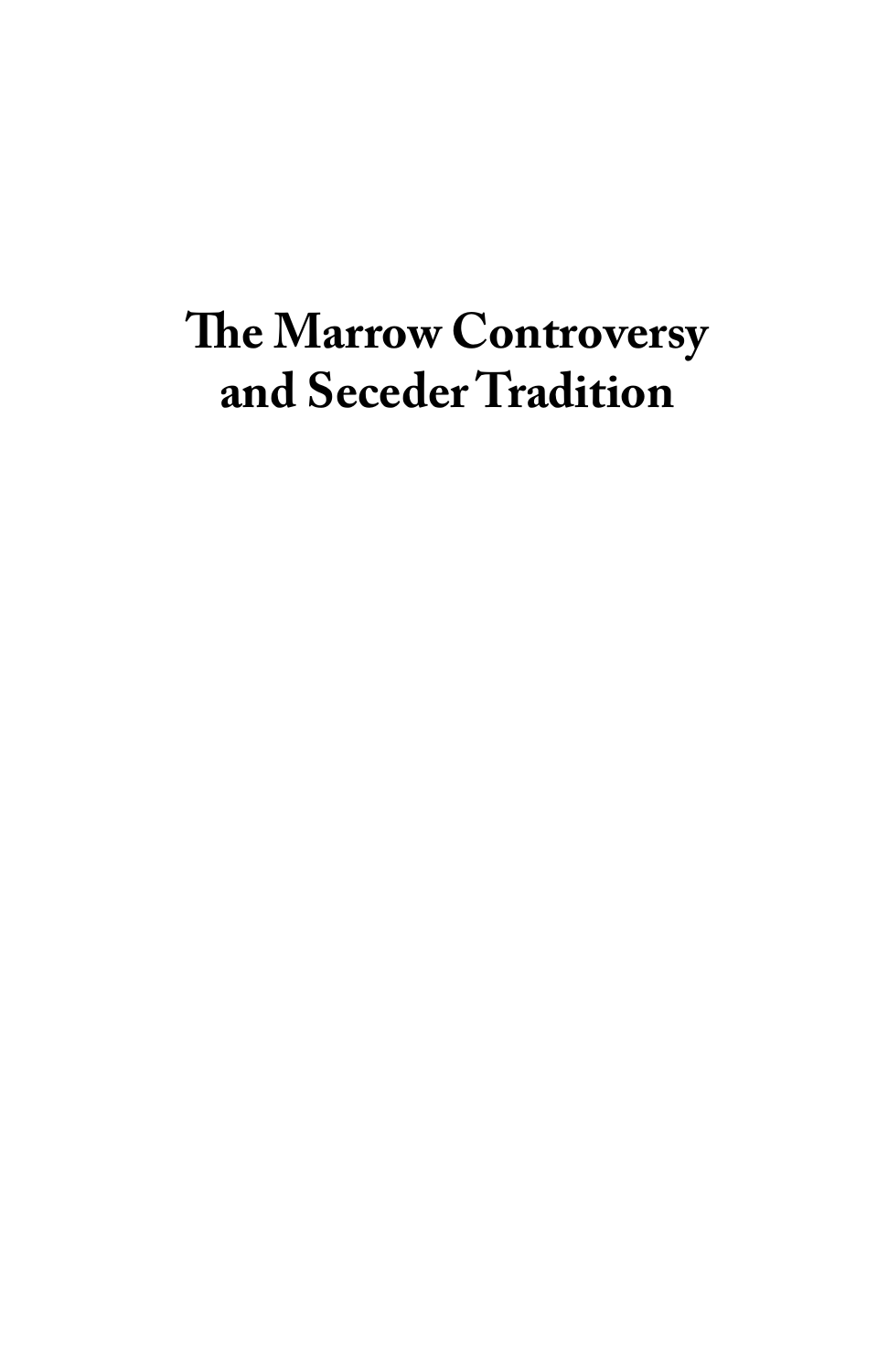### **REFORMED HISTORICAL-THEOLOGICAL STUDIES**

## **General Editors**

Joel R. Beeke and Jay T. Collier

### **BOOKS IN SERIES:**

*!e Christology of John Owen* Richard W. Daniels

*!e Covenant !eology of Caspar Olevianus* Lyle D. Bierma

*John Diodati's Doctrine of Holy Scripture* Andrea Ferrari

*Caspar Olevian and the Substance of the Covenant* R. Scott Clark

*Introduction to Reformed Scholasticism* Willem J. van Asselt, et al.

*!e Spiritual Brotherhood* Paul R. Schaefer Jr.

*Teaching Predestination* David H. Kranendonk

*!e Marrow Controversy and Seceder Tradition* William VanDoodewaard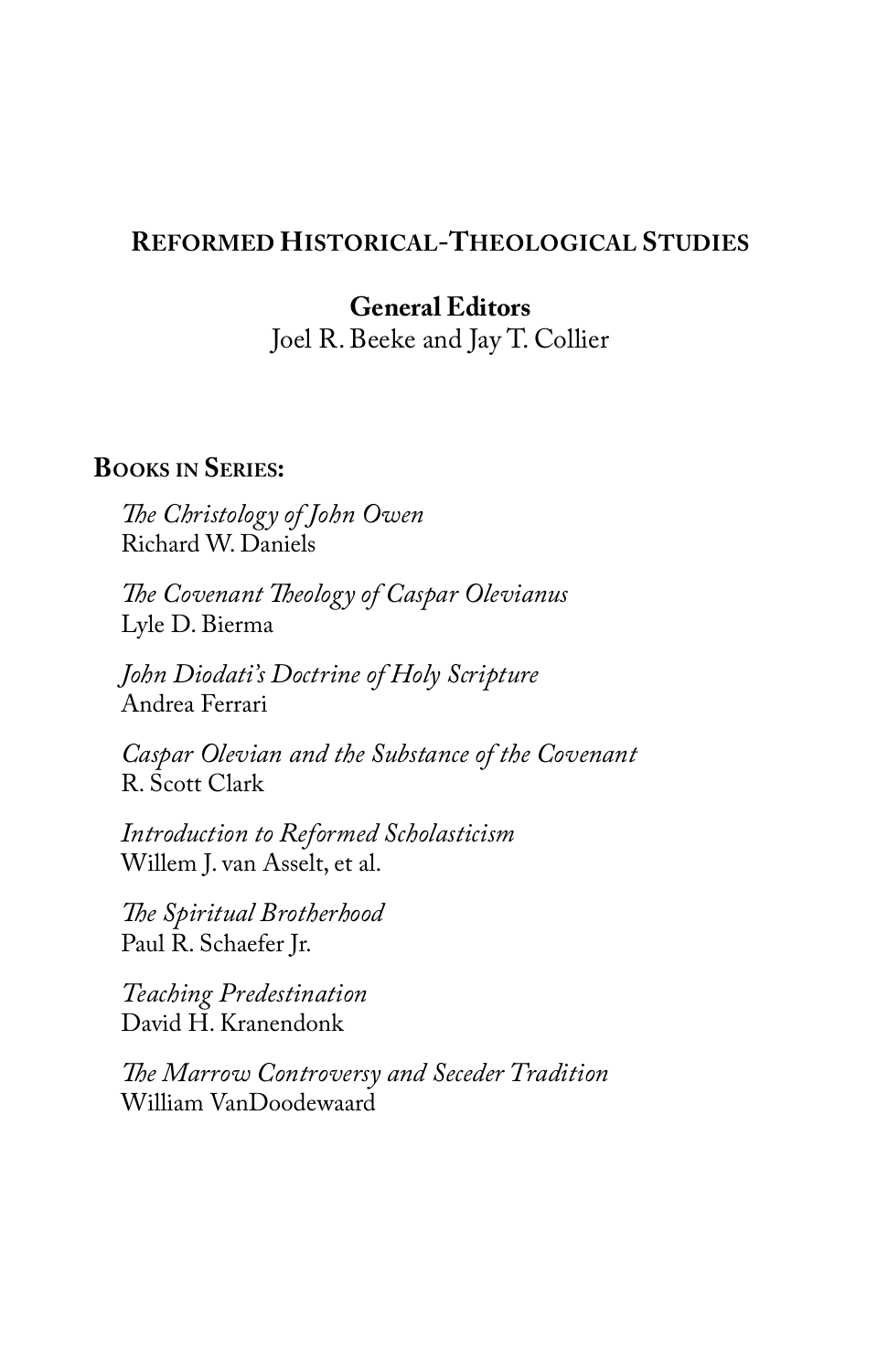# **!e Marrow Controversy and Seceder Tradition**

**Marrow !eology in the Associate Presbytery and Associate Synod Secession Churches of Scotland (1733–1799)**

William VanDoodewaard



**Reformation Heritage Books** Grand Rapids, Michigan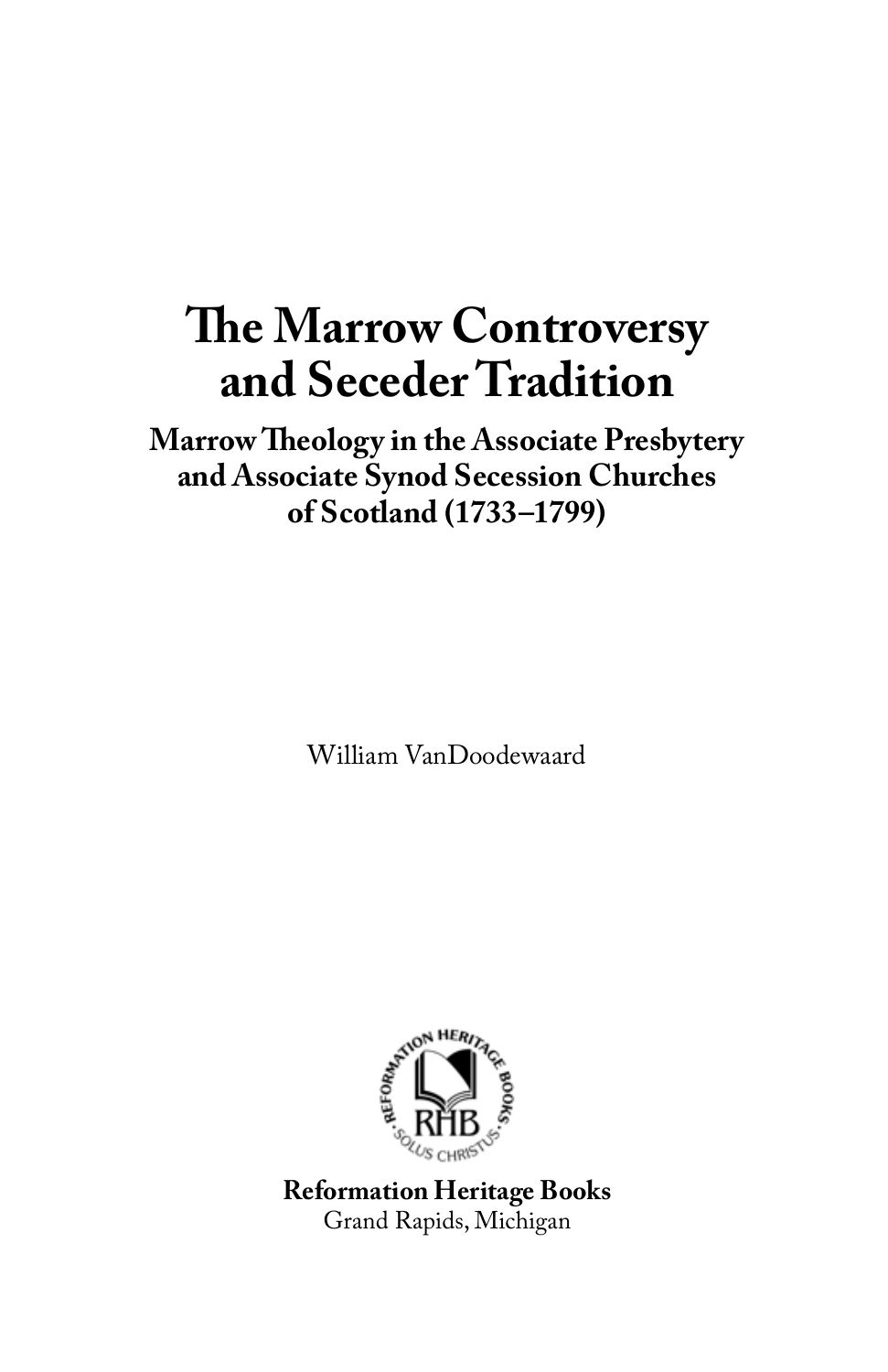*!e Marrow Controversy and Seceder Tradition* © 2011 by William VanDoodewaard

All rights reserved. No part of this book may be used or reproduced in any manner whatsoever without written permission except in the case of brief quotations embodied in critical articles and reviews. Direct your requests to the publisher at the following addresses:

#### **Reformation Heritage Books**

2965 Leonard St. NE Grand Rapids, MI 49525 616-977-0889 / Fax 616-285-3246 orders@heritagebooks.org www.heritagebooks.org

Printed in the United States of America 11 12 13 14 15 16/10 9 8 7 6 5 4 3 2 1

[CIP data]

*For additional Reformed literature, both new and used, request a free book list from Reformation Heritage Books at the above address.*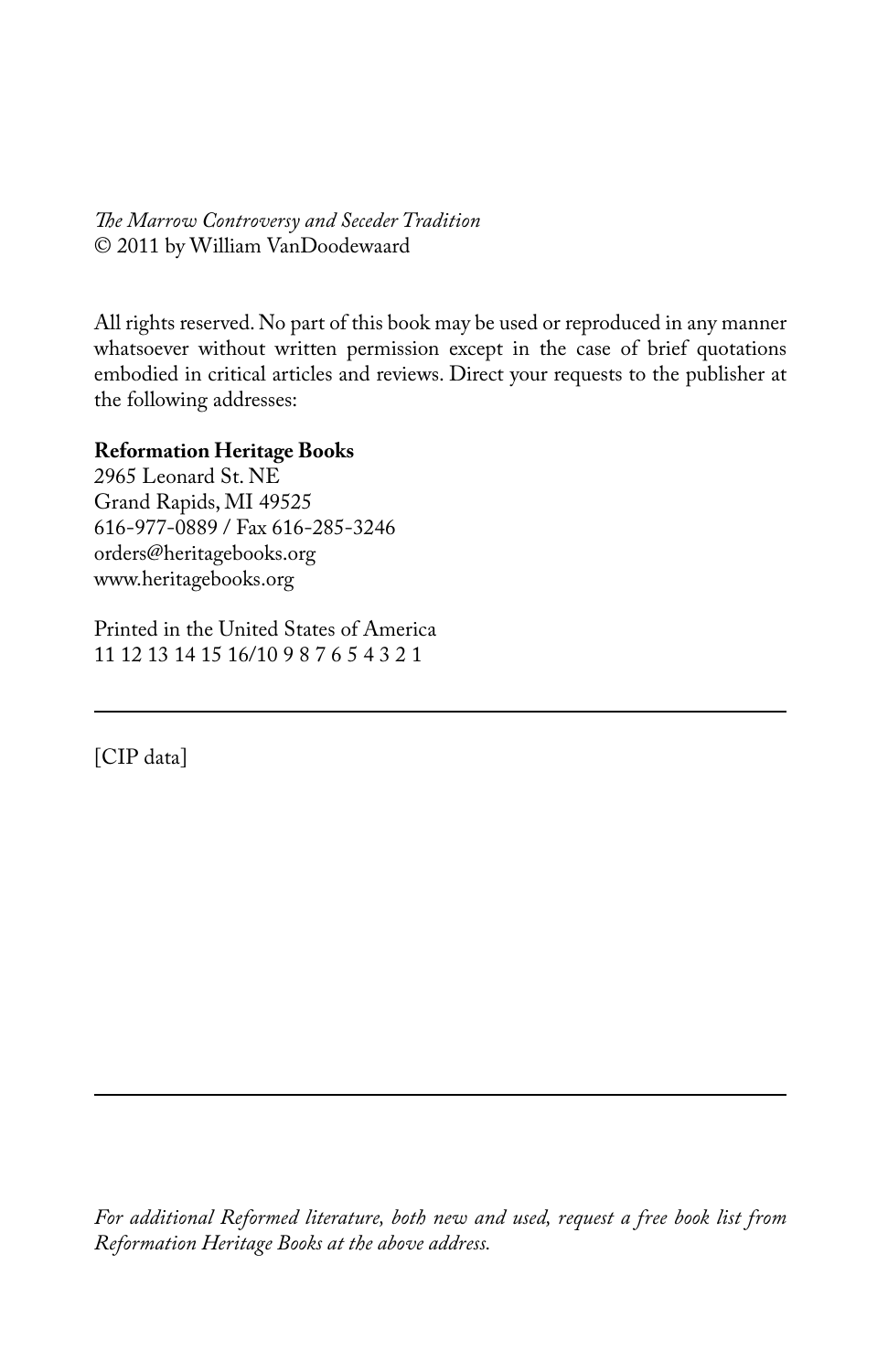# **Table of Contents**

| Part 1: Views of the Gospel and Its Proclamation:<br>The Era of the Marrow Controversy                                                                               |
|----------------------------------------------------------------------------------------------------------------------------------------------------------------------|
| 1. The Marrow of Modern Divinity and the Marrow Controversy<br>9<br>2. Views of the Gospel and Its Proclamation: Opponents                                           |
| 29<br>3. Views of the Gospel and Its Proclamation: Supporters                                                                                                        |
|                                                                                                                                                                      |
| 4. Conclusions on the Doctrines of the Atonement, Saving Faith,<br>and the Gospel Offer during the Marrow Controversy104                                             |
| Part 2: Views of the Gospel and Its Proclamation in the<br>Associate Presbytery (1733–1747) and Associate Synod (1747–1799)<br><b>Secession Churches in Scotland</b> |
| 5. A Historical Introduction to the Secession Churches 113                                                                                                           |
| 6. Historiographical Evidences for the Continuity of                                                                                                                 |
| 7. Theological Evidences for the Continuity of Marrow Theology                                                                                                       |
| 8. The Associate Presbytery, George Whitefield, and the                                                                                                              |
| 9. Theological Evidences for the Continuity of Marrow Theology<br>in the Associate Synod: John Swanston to John Fraser                                               |
|                                                                                                                                                                      |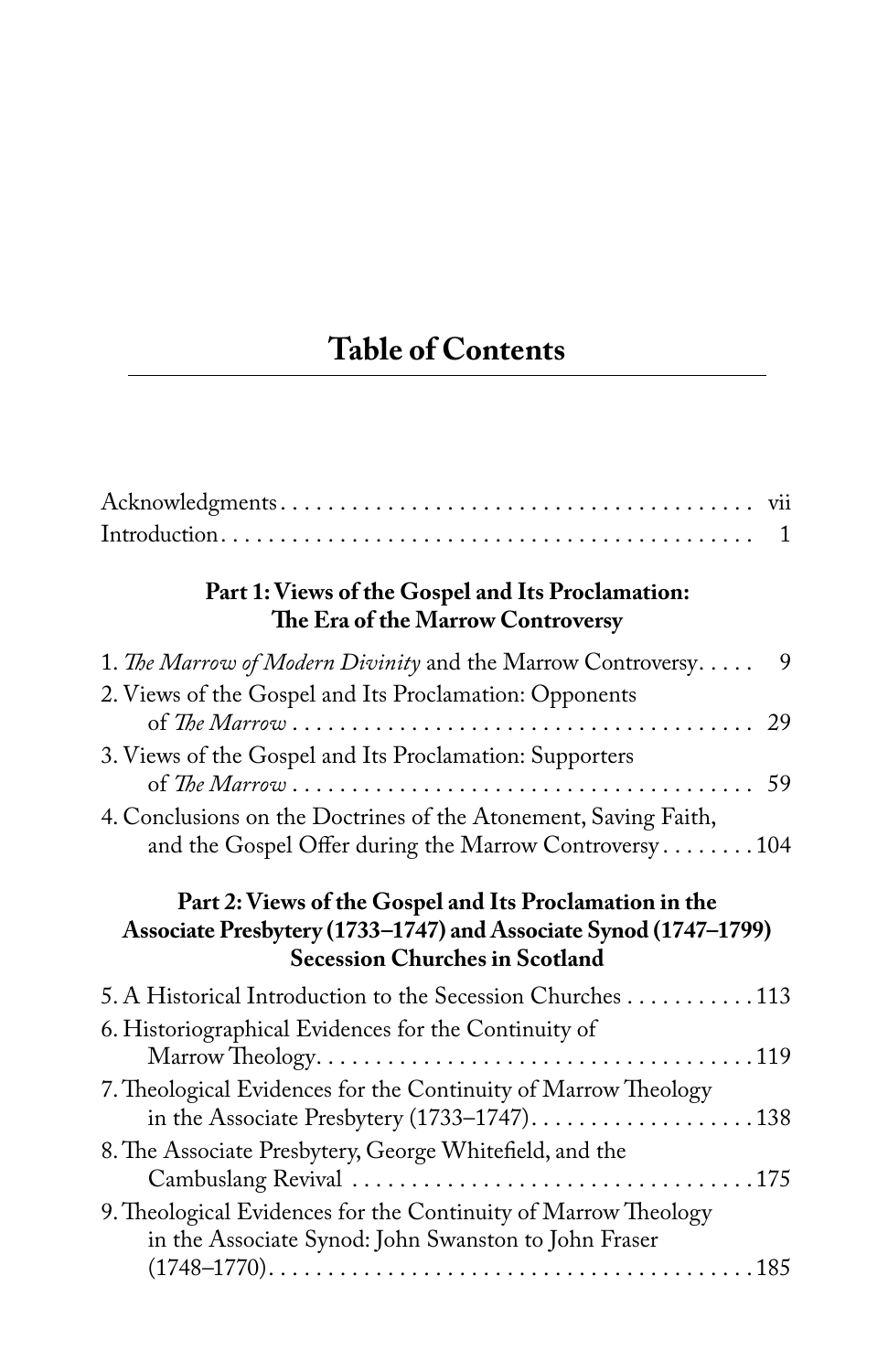# vi **!e Marrow Controversy and Seceder Tradition**

| 10. Theological Evidences for the Continuity of Marrow Theology<br>in the Associate Synod: George Lawson to Henry Belfrage |
|----------------------------------------------------------------------------------------------------------------------------|
|                                                                                                                            |
| 11. Departures from Marrow Theology and the Growth of<br>Latitudinarianism in the Associate Synod267                       |
| 12. Conclusions on the Continuity of Marrow Theology in the<br>Associate Presbytery and Associate Synod Secession          |
|                                                                                                                            |
| Appendix 1: Outline Chart of Ecclesiastical History in Scotland277                                                         |
| Appendix 2: A Visual Chronology of Continuities of                                                                         |
|                                                                                                                            |
|                                                                                                                            |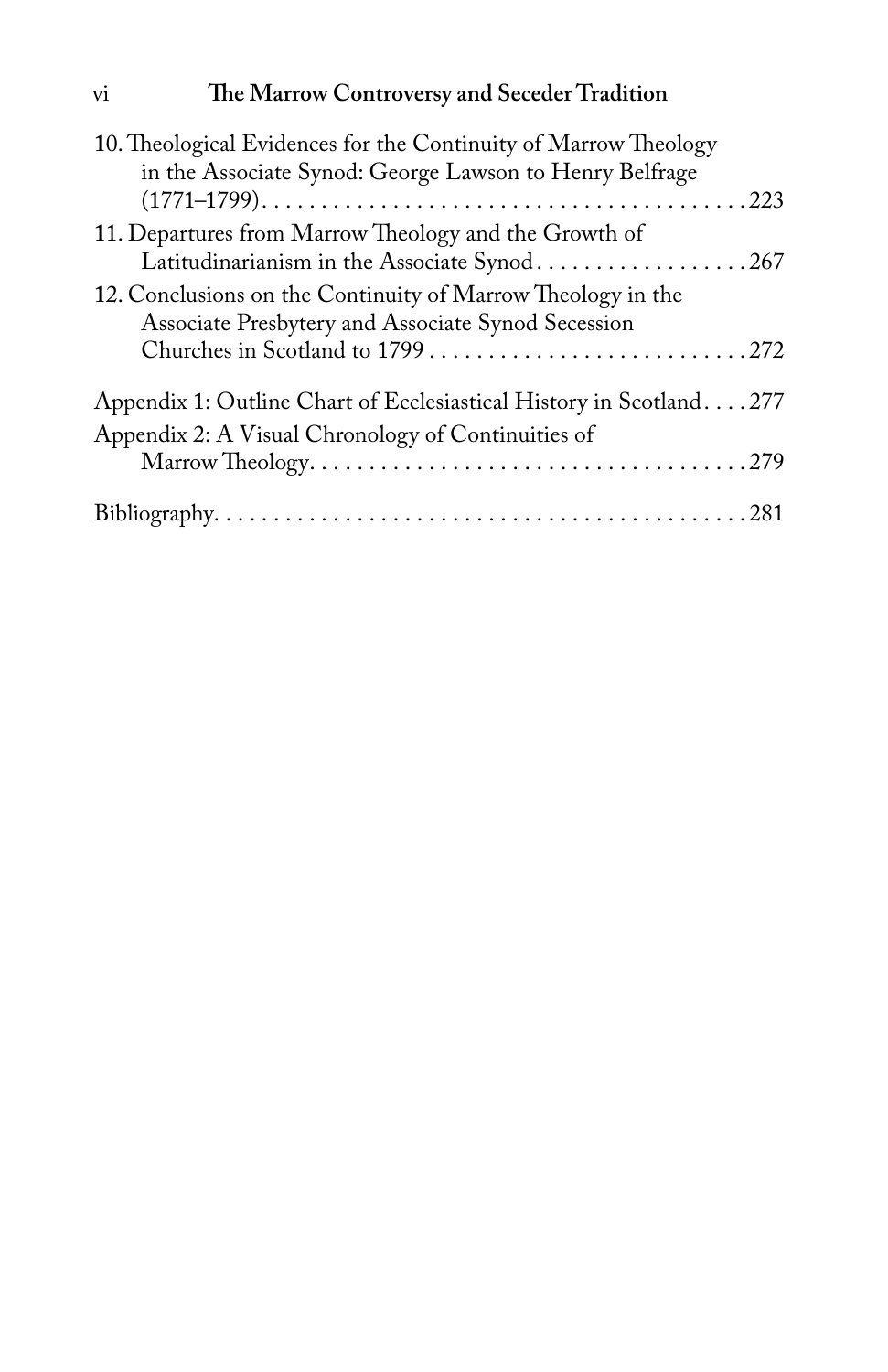### **Acknowledgments**

There are many to whom I owe thanks in reaching the completion of this study, first written as a doctoral dissertation. My supervisors, Nick Needham and Robert Shillaker of Highland Theological College provided insight, helpful critique, and encouragement throughout the doctoral process, as did my examiners, Andrew McGowan and Stewart Brown, at the end. The other staff at Highland Theological College were graciously kind and welcoming during my multiple stays in Dingwall. Particular thanks are due to Jamie Grant, Martin Cameron, and John Walmsley for their assistance at many points along the way.

My research involved extensive archival and special collections work, and thanks are due to the helpful staff of the following libraries: Highland Theological College Library; Special Collections and Archives, King's College, University of Aberdeen; New College Library, University of Edinburgh; Wren Library, Trinity College, University of Cambridge; Princeton Theological Seminary Library; Pittsburgh Theological Seminary Library; Reformed Presbyterian Theological Seminary Library; Huntington University Library.

While I began the doctoral process looking to secular agencies and foundations for support, we were blessed instead in innumerable ways through the church. Our home congregation, Grace Presbyterian Church in Woodstock, Ontario, and the Canada Presbytery of the Associate Reformed Presbyterian Church supported us graciously throughout the process. During our family's time in Scotland we enjoyed the warm hospitality of the saints at Kingsview Christian Centre (Associated Presbyterian), Inverness, Scotland. Sycamore Reformed Presbyterian Church of Kokomo, Indiana, welcomed us during my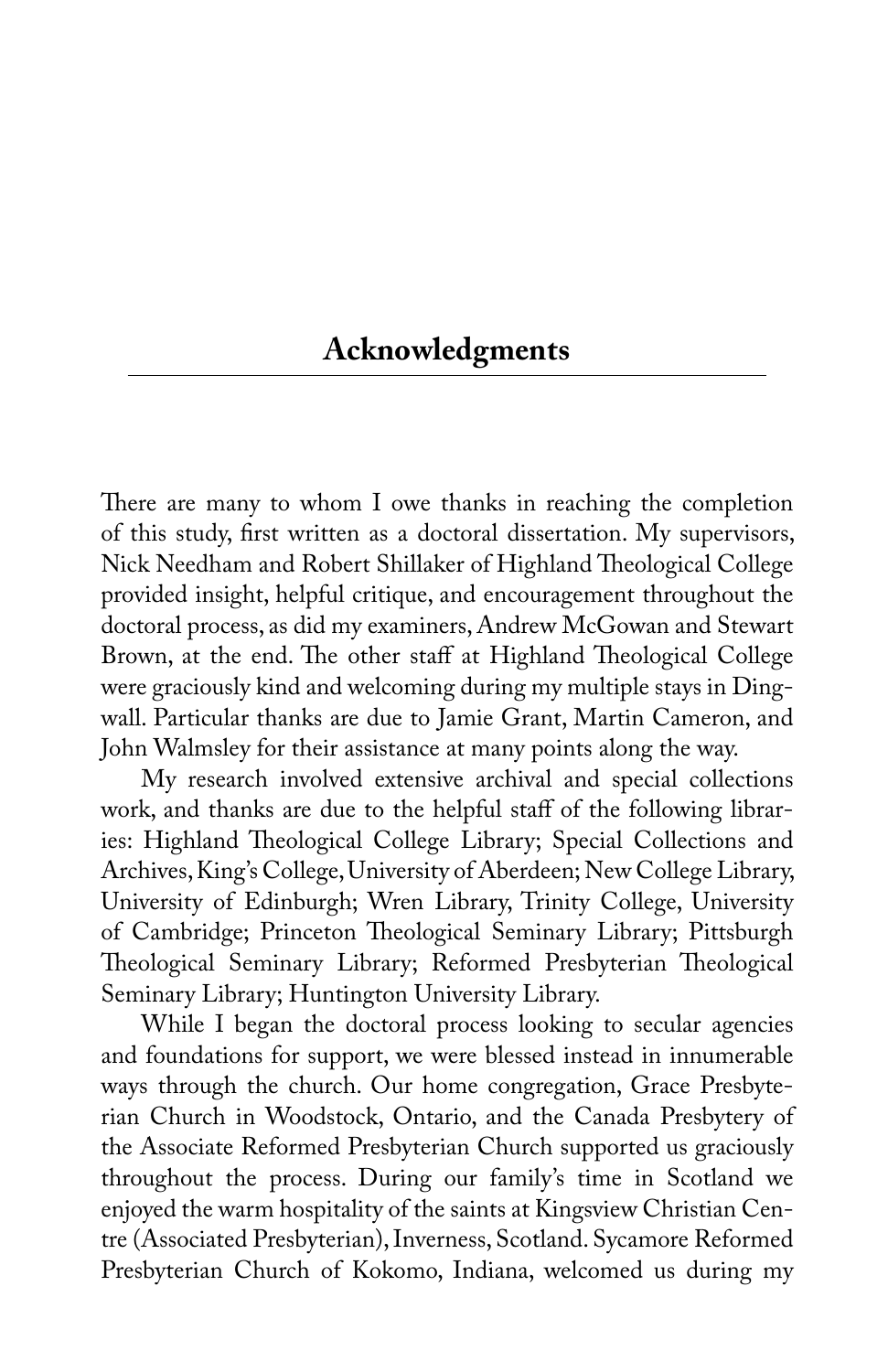visiting professorship at Huntington University and graciously took me on as a pastoral intern and doctoral student for the following two years, allowing me to devote substantial time to my research and continue as an adjunct professor at Huntington. Good News Presbyterian Church (Associate Reformed Presbyterian) of Frederick, Maryland, welcomed us as we took up residence in northern Virginia to teach at Patrick Henry College. In each of these settings I and my family have enjoyed the love of the saints.

I am also indebted to the following for their encouragement and wise counsel: William Campbell, Jeff Kingswood, Ben Short, Chad VanDixhoorn, Malcolm McInnes, Ross MacFarlane, Barry York, Roy Blackwood, and Joseph Pipa. Jack Whytock and Joel Beeke introduced me to Marrow theology and Secession Church history through their teaching. Colleagues in the history faculty at Huntington University -Dwight Brautigam, Paul Michelson, and Jeff Webb-were both understanding and supportive during the dissertation process, while faculty fellows at Patrick Henry College, particularly Robert Spinney, Stephen Hake, David Aikman, and Gene Veith, gave encouragement in the publication process. Jay Collier and the Reformation Heritage Books editorial staff ensured a smooth transition to publication.

Of course my deepest thanks is due to my family: above all my beloved Rebecca, who is my soul mate, fellow pilgrim, and editor; our daughter, Anna, for playing hide-and-seek, an endless variety of backyard games, and working at her "desk" beside me; our son, Matthew, born near the end of this work, for his smiling and laughing distraction; my parents, siblings, and in-laws for their Christlike examples and love. If there is one thing I have learned from this study, it is the gracious love of God, who so loved the world that He gave His only begotten Son. My utmost thanks are to Him.

—William VanDoodewaard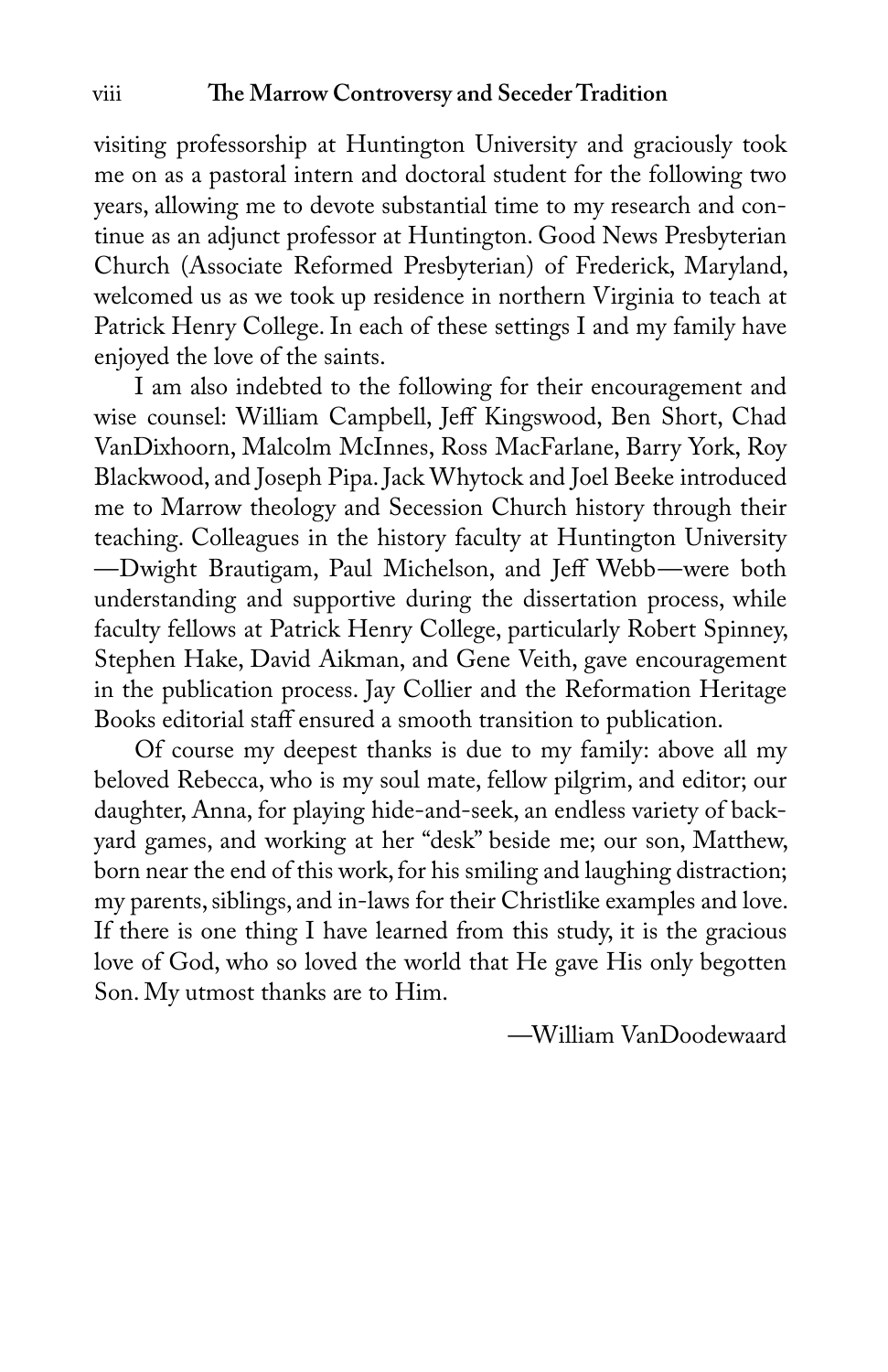## **Introduction**

Many in Reformed and Presbyterian communities continue to view the Marrow controversy in the Church of Scotland (1718–1726), with its contentious debate over the gospel and its proclamation, as a critical juncture in church history and theology. David Lachman notes, "[The Marrow controversy] involved issues at the heart of Reformed theology...particularly the great emphasis laid on God's gracious dealing with men in Christ."1 He states that the Marrow men's gospel view gained "a considerable popularity in the country at large and helped create a ready constituency for the Secession."2 In an article on the Marrow controversy, Donald Beaton argues that "the *Marrow of Modern Divinity* and the 'Marrow Controversy'...stand for much that is vital in the religious life in Scotland...because of the influence [*The Marrow of Modern Divinity*] exercised over such men as Fraser of Brea, Boston, the Erskines, Whitefield, Hervey and Chalmers, apart from the fact that it was the cause of one of the greatest controversies in the Scottish Church."<sup>3</sup> J. B. Torrance states, "'The Marrow Controversy'... in itself is from beginning to end a most revealing commentary on Scottish theology."4 William Philip concurs, stating, "The issues [the

<sup>1.</sup> David C. Lachman, *!e Marrow Controversy, 1718–1723: An Historical and !eo*logical Analysis, Rutherford Series One: Historical Theology (Edinburgh: Rutherford House, 1988), 6, 485.

<sup>2.</sup> Lachman, *Marrow Controversy*, 485.

<sup>3.</sup> Donald Beaton, "The 'Marrow of Modern Divinity' and the Marrow Controversy," *Records of the Scottish Church History Society* 1 (1926): 112–13.

<sup>4.</sup> J. B. Torrance, "Covenant or Contract? A Study of the Theological Background of Worship in Seventeenth-Century Scotland," *Scottish Journal of !eology* 23 (1970): 59.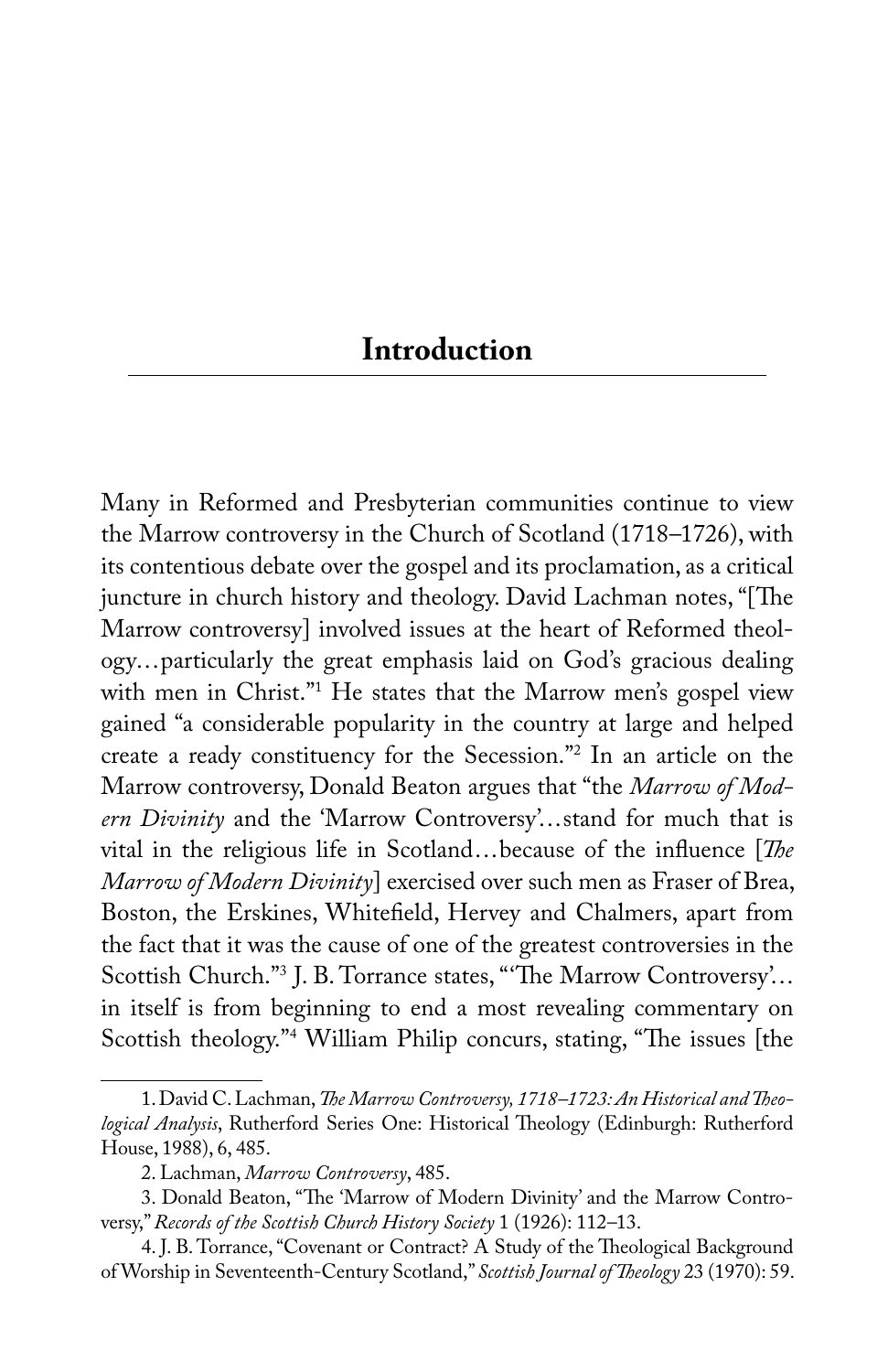#### 2 **!e Marrow Controversy and Seceder Tradition**

controversy] raised touch the very heart of the Reformed faith, to the extent that what was at stake was not the merit of one mere human publication, *The Marrow of Modern Divinity*, but the very nature of the gospel and the free grace of God itself."5 In a recent republication of *!e Marrow of Modern Divinity*, Sinclair Ferguson agrees, promoting the enduring value of the book: "Anyone who comes to grips with the issues raised in *The Marrow of Modern Divinity* will almost certainly grow by leaps and bounds in understanding three things: the grace of God, the Christian life, and the very nature of the gospel itself."6

Despite the perceived historical and theological significance and lasting practical value of *The Marrow of Modern Divinity*, a survey of existing literature on this work reveals little scholarly examination of it in its initial context. David McIntyre's brief 1938 article and David Como's recent volume on English antinomianism both contribute some helpful insights into the authorship and English context of *!e Marrow* but do not provide a thorough examination and assessment of authorship, content, or context.7 Substantial scholarship exists on the Marrow controversy in Scotland, particularly in the work of church historian David Lachman. His comprehensive historical and theological assessment remains the definitive work on the Marrow controversy; other work is limited to either short articles or discursive reference in survey texts on Scottish church history and theology.<sup>8</sup> Related scholarship, such as the dissertations of Charles Moffat and Donald Bruggink, is focused on individual figures, such as James Hog

<sup>5.</sup> William J. U. Philip, "The Marrow and the Dry Bones: Ossified Orthodoxy and the Battle for the Gospel in Eighteenth-Century Scottish Calvinism," *Scottish Bulletin of Evangelical !eology* 15, no. 1 (Spring 1997): 27.

<sup>6.</sup> Sinclair Ferguson, book jacket of *!e Marrow of Modern Divinity* by Edward Fisher (Fearn, Scotland: Christian Focus, 2009). This fine republication includes introductory essays, Thomas Boston's commentary, an index of Scripture references, and bibliography.

<sup>7.</sup> David McIntyre, "First Strictures on the 'The Marrow of Modern Divinity," *Evangelical Quarterly* 10 ( January 1938): 61–70; David R. Como, *Blown by the Spirit: Puritanism and the Emergence of an Antinomian Underground in Pre-Civil War England*  (Stanford, Calif.: Stanford University Press, 2004).

<sup>8.</sup>Beaton, "'Marrow of Modern Divinity'"; Philip, "Marrow and the Dry Bones"; John Macleod, *Scottish Theology* (Edinburgh: The Publications Committee of the Free Church of Scotland, 1943), 139-88; Thomas F. Torrance, *Scottish Theology from John Knox to John McLeod Campbell* (Edinburgh: T & T Clark, 1996), 224–29.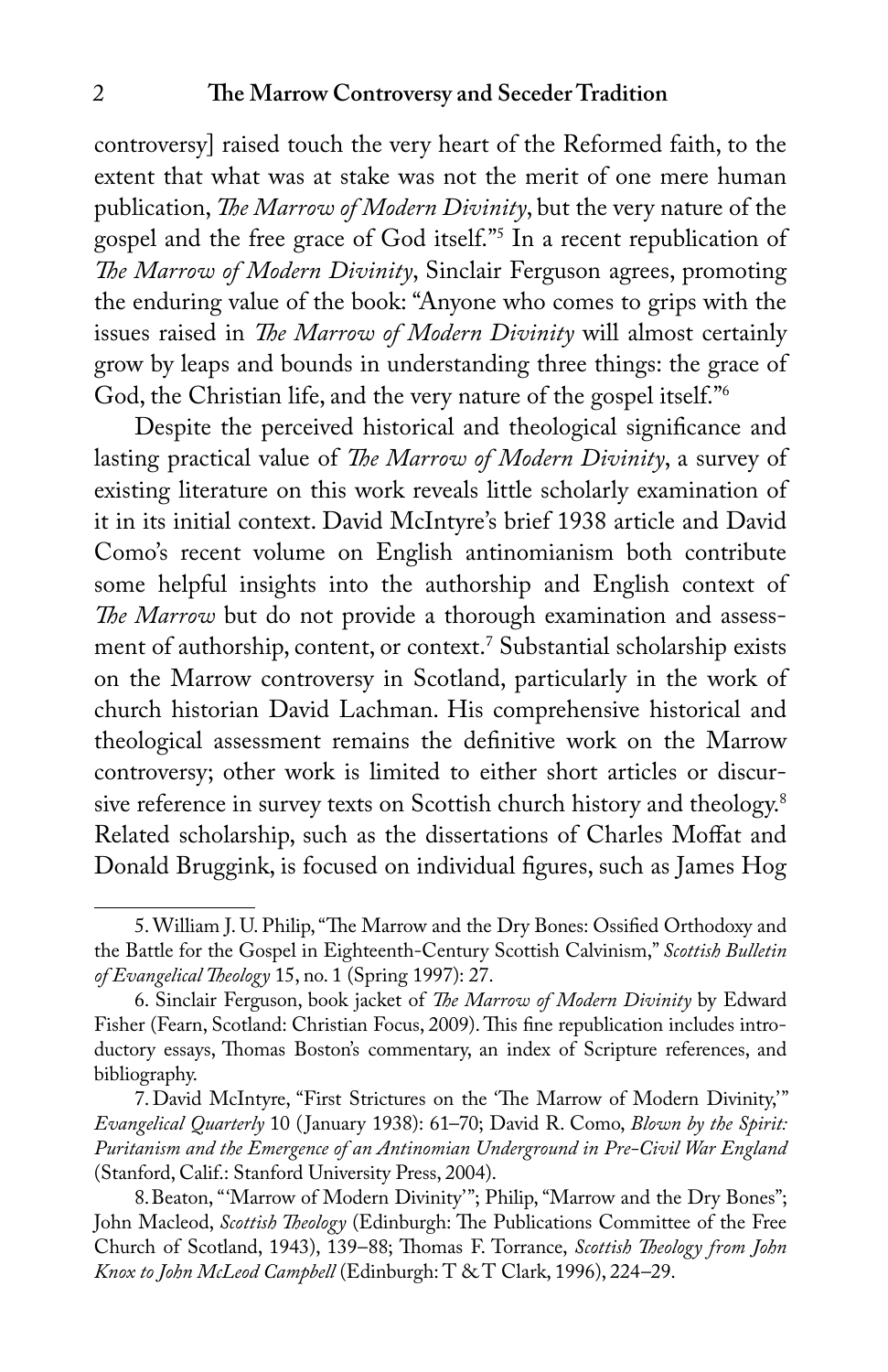#### **Introduction** 3

or Thomas Boston, and does not purport to "examine the theology of the Marrow controversy." The more recently published dissertations of Andrew McGowan and Philip Ryken focus on analysis and discussion of the theology of Thomas Boston.<sup>10</sup>

Appraisals of Marrow theology, particularly when they describe the influence of the theology of the supporters of *The Marrow of Modern Divinity*, depict a revival of a biblical gospel theology and spirituality with lasting impacts. Contenders for continuities of Marrow theology in Scotland point to the 1733 Secession from the Church of Scotland and the ensuing Secession churches as the primary stream of continuity of Marrow theology. John Macleod describes the early Secession Church as attached "to the 'Marrow' teaching" and provides a running commentary on several Secession ministers and writers but lacks specific references and analysis.<sup>11</sup> Lachman, James Torrance, McGowan, and Joel Beeke all posit Marrow theology as definitive for the Secession churches, but give little to no substantiating evidence to support the claim.12 P. H. van Harten's Dutch language dissertation argues that the sermons of two Seceders, Ralph and Ebenezer Erskine, reflect aspects of Marrow theology, but the author's limited assessment references primarily Ralph Erskine's early sermons.13 No comprehensive comparative study of historical and theological continuities between the Marrow controversy and successive Scottish Reformed church history and theology exists. In fact, the absence of substantive support, particularly in light of the atonement controversy in the United Secession Church in

<sup>9.</sup> Donald J. Bruggink, "The Theology of Thomas Boston, 1676–1732" (PhD diss., University of Edinburgh, 1956), vii. Charles L. Moffat Jr., "James Hog of Carnock (1658–1734): Leader in the Evangelical Party in Early Eighteenth Century Scotland" (PhD diss., University of Edinburgh, 1960).

<sup>10.</sup> A. T. B. McGowan, *!e Federal !eology of !omas Boston* (Edinburgh: Rutherford House, 1997); Philip Graham Ryken, *!omas Boston as Preacher of the Fourfold State* (Edinburgh: Rutherford House, 1999).

<sup>11.</sup>Macleod, *Scottish !eology*, 167–68.

<sup>12.</sup>*Dictionary of Scottish Church History and !eology* (Edinburgh: T & T Clark, 1993), s.v. "Marrow Controversy"; Lachman, *Marrow Controversy*, 485; J. B. Torrance, "Covenant or Contract," 60; McGowan, *Federal !eology of !omas Boston*, 45–46; Joel R. Beeke, *Puritan Reformed Spirituality* (Grand Rapids: Reformation Heritage Books, 2004), 249.

<sup>13.</sup> Pieter Hendrick van Harten, *De Prediking van Ebenezer an Ralph Erskine: Evangeliever-kondiging in het spanningsveld van verkeizing en belofte* (Gravenhage: Boekencentrum, 1986), 1–313.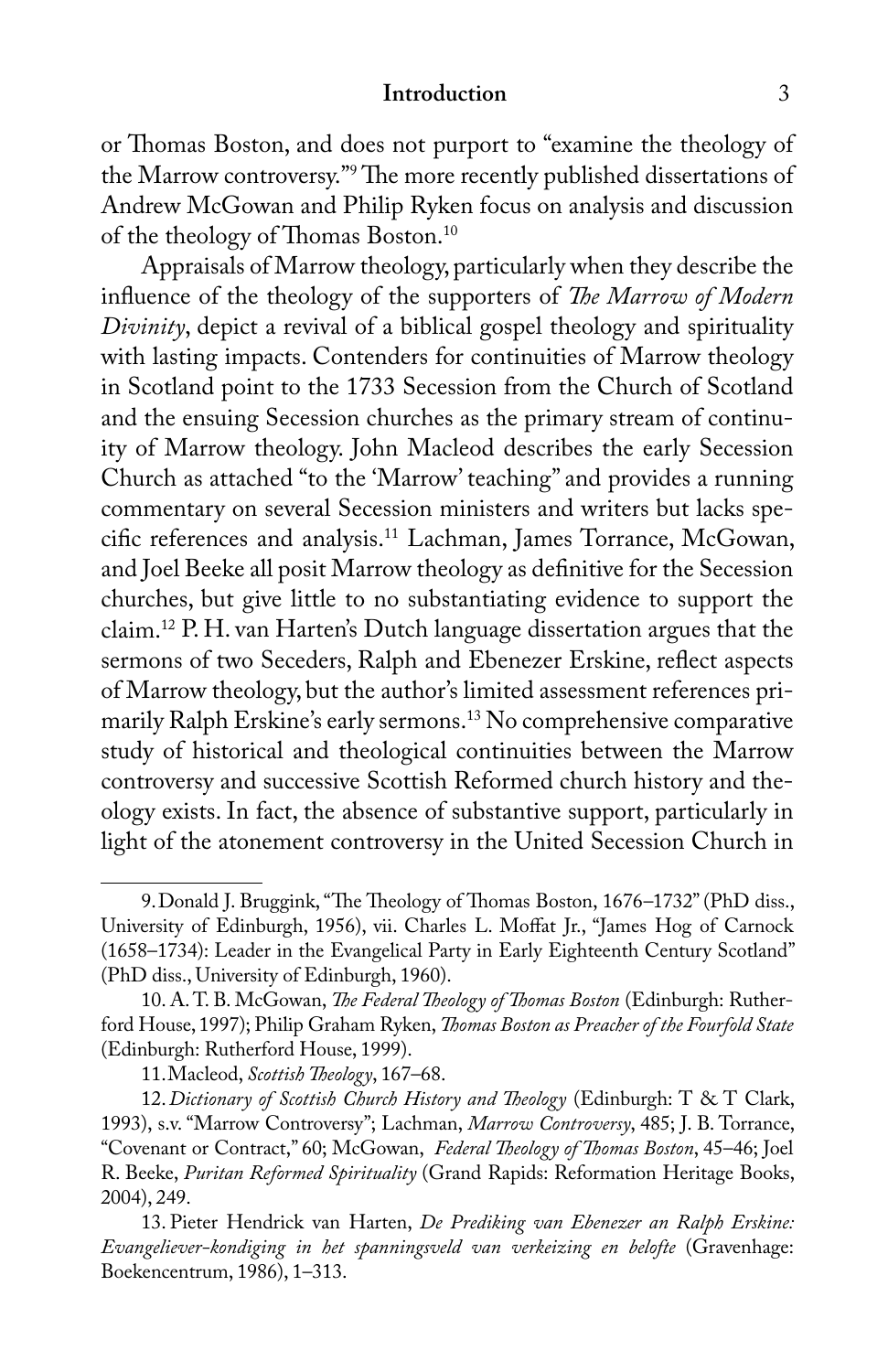the 1840s, raises the legitimate question whether such statements of the enduring influence of Marrow theology are more a twentieth- and early twenty-first-century retrospective legitimization of tendencies in Reformed theology and spirituality rather than a historical reality.

While the complete answer to this question lies beyond the scope of this book, it offers a substantial beginning by revealing that there is compelling evidence for the continuity of Marrow theology in the Secession Church stream of the Associate Presbytery and Associate Synod churches of Scotland between 1733 and 1799. In doing so, it buttresses the reality that contemporary appreciation of Marrow theology in evangelical and Reformed communities is more than an isolated resurgence; rather, it is a continuity of a vibrant, historic stream of gospel-focused, Christ-centered, Reformed theology.

Assessing the influence and continuity of Marrow theology requires a careful methodology. This book first introduces *The Marrow of Modern Divinity* in its original context in England and then moves to its Scottish context, defining the contours and essence of Marrow theology as formulated by supporters of *The Marrow of Modern Divinity* in the context of the Marrow controversy. The key areas of recurring debate during the Marrow controversy were the doctrine of the atonement, saving faith, and the gospel offer, with the controversy's focal point being the nature of gospel proclamation. While Lachman deals with the history of this controversy comprehensively, providing a chronologically ordered assessment of ecclesiastical meetings, theological writings, and the multitude of figures and influences involved, the density, rapidity, and sheer volume of his work lacks the summative clarity, precision, and depth necessary to provide the basis for a comparative assessment of Scottish Marrow theology with later Secession theology. A fresh and succinct examination of each of these doctrinal areas, as presented in representative ecclesiastical and individual published works of both Marrow supporters and opponents, provides a concise determination of the characteristic content and formulations of the Marrow doctrines, as stated by the supporters of *!e Marrow of Modern Divinity* situated within the context of the Marrow controversy in the Church of Scotland.

Second, this book indicates continuities of Marrow theology, as defined in the context of Scottish controversy, through relevant historiographical, theological, and sermon publications of the Associate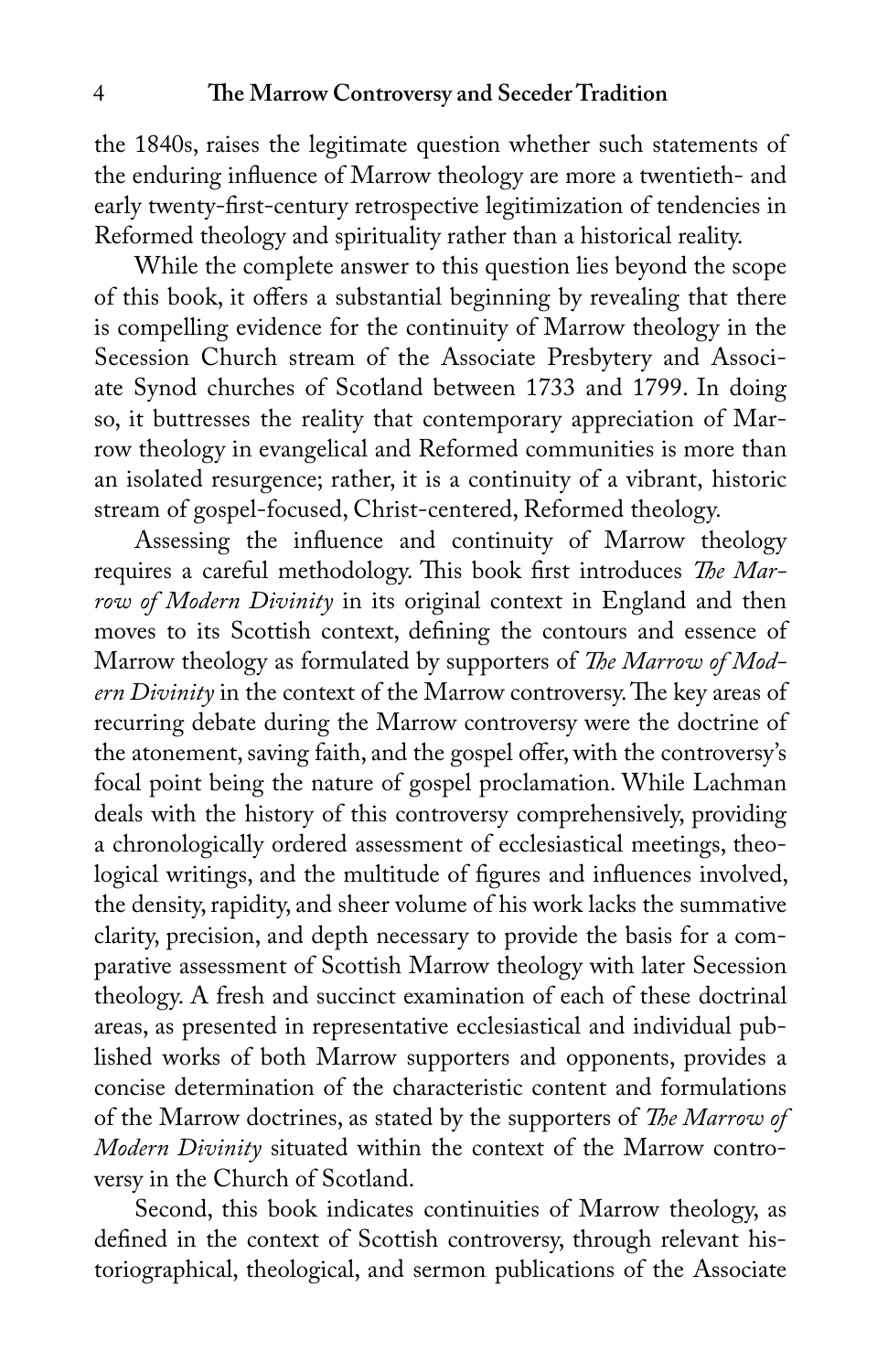#### **Introduction** 5

Presbytery and Associate Synod churches of Scotland between 1733 and 1799, including both ecclesiastical publications and individual works by ordained ministers of these bodies.<sup>14</sup> These documents indicate substantial evidence for the importance of Marrow theology and the history of the Marrow controversy in Secession historiography as well as a strong continuity between the Seceder theology of the Associate Presbytery and Associate Synod churches and the Marrow theology of the supporters of *The Marrow of Modern Divinity*. The proof for this comparative theological analysis of Seceder and Marrow theology lies in direct references to and quotations of Marrow theology in published works as well as theological consistency with and continuity of the characteristic content and formulations of the doctrine of the atonement, saving faith, and gospel offer, as stated by those men supporting *!e Marrow of Modern Divinity* during the controversy of 1718 to 1726. The evidence presented not only proves continuity of the stream of Marrow theology, but, perhaps even more significantly, it brings to life a rich spiritual tapestry of not-yet-perfected churches struggling with sin while resting, growing in, and proclaiming God's all-sufficient grace. The story that is revealed is of pursuit of faithfulness to Christ, Spirit-transformed lives, and passionate sermons and writings, all from a partly forgotten yet sweet and precious Christian legacy.

A foreseen potential pitfall in this examination of sources for direct references to Marrow writings as well as theological consistency with or continuity of Marrow theology, is that the endeavor could tend to a selective interpretation of sources that fails to fully and accurately represent the authors. I have attempted to anticipate and allay this potential weakness through an extensive and careful reading of all relevant source materials as well as by providing numerous references to and quotations of the sources, the latter at times extensive, in order to better provide the contextual setting. This has the added benefit of providing the reader with a substantial taste of the works cited, some of which rest in dusty archival obscurity and inaccessibility. Where evidence for the continuity of Marrow theology is limited or inconclusive, it is noted as such. This careful methodology allows an

<sup>14.</sup>Due to the vast body of theological literature published by Secession pastors and theologians, this study will be limited to the Associate Presbytery and Associate Synod stream of the Secession churches.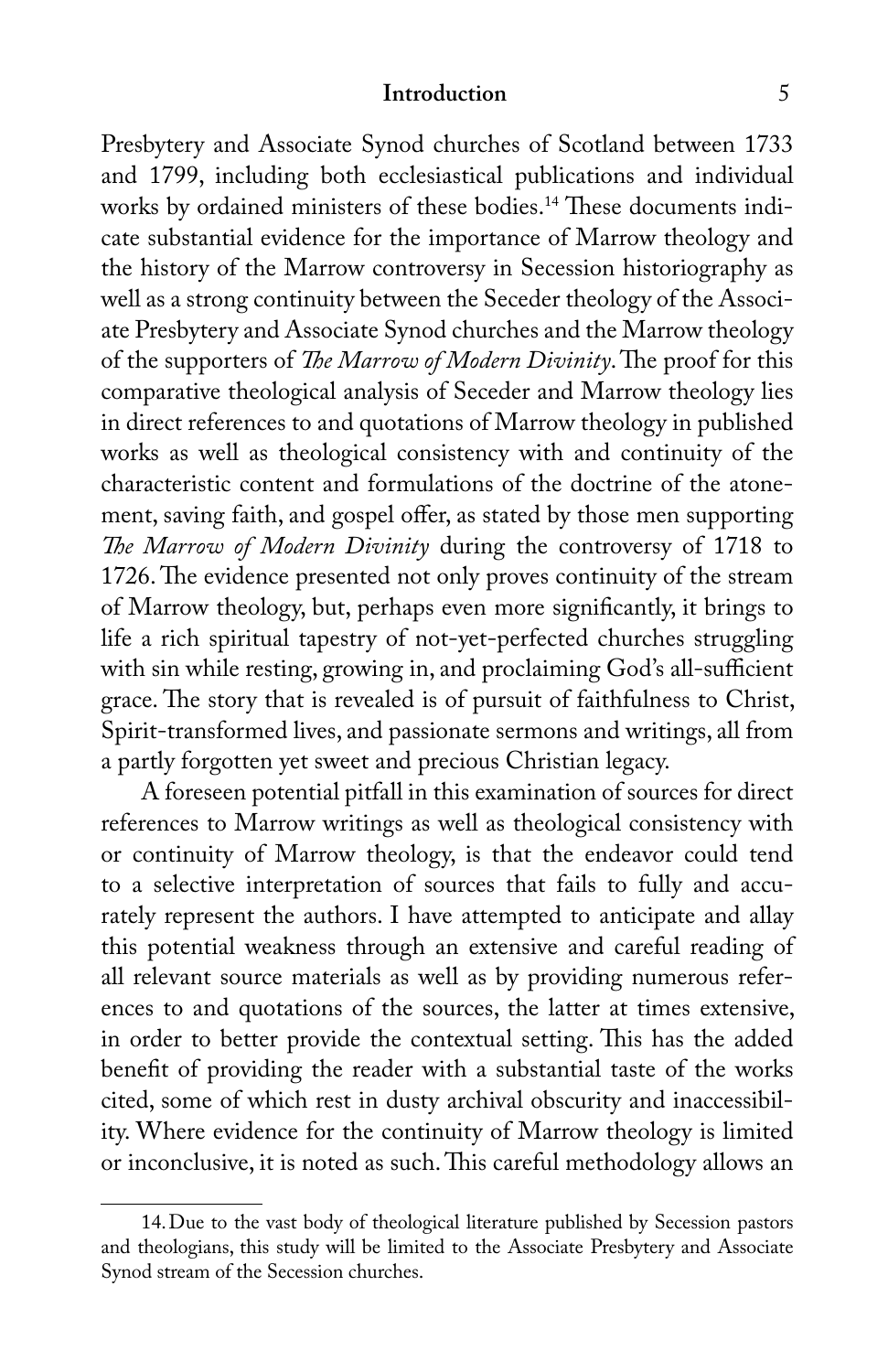assessment of the extent of thematic continuity of Marrow theology among the Seceders while also bringing forward evidences of direct historical dependence on Marrow theology as embodied in both *The Marrow of Modern Divinity* and the writings of the supporters of Marrow theology during the Scottish Marrow controversy. It also provides an apparatus fully enabling the critical reader to return to and comparatively examine the sources as referenced.

Finally, this study concludes by assessing the nature of the continuity of Marrow theology in the Associate Presbytery and Associate Synod churches of the Secession movement. While there is a clear, vital continuity of the rich gospel teaching of Marrow theology, indicating its significance in evangelical Reformed thought and life, I also note and assess the increasing theological diversity and declension in parts of the Secession churches during the nineteenth century. Suggestions for potential future research related to both Marrow theology and the largely neglected field of the history and historical theology of the Secession churches are also provided.<sup>15</sup>

<sup>15.</sup>Existing scholarly works on the history and theology of the Secession churches include John L. Carson, "The Doctrine of the Church in the Secession" (PhD diss., University of Aberdeen, 1987); Ian Hamilton, *!e Erosion of Calvinist Orthodoxy: Seceders and Subscription in Scottish Presbyterianism* (Edinburgh: Rutherford House, 1990); Jack Whytock, *"An Educated Clergy": Scottish !eological Education and Training in the Kirk and Secession, 1560–1850* (Milton Keynes, UK: Paternoster, 2007). While Hamilton briefly mentions Marrow theology in relation to the atonement controversy of the early 1840s (see 64–65), none of these works provide a focused assessment of the influence of Marrow theology on the Secession churches.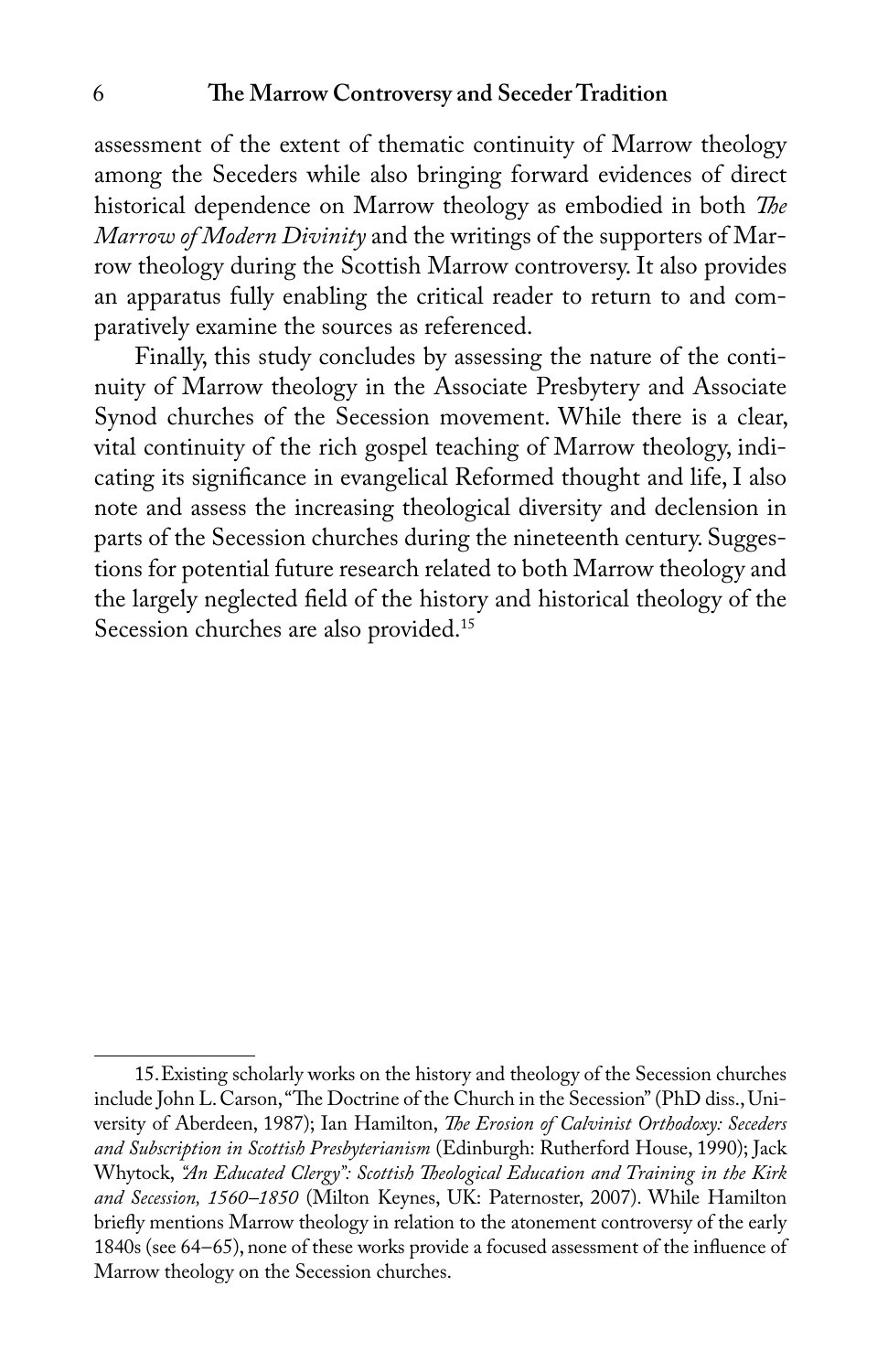# **PART ONE**

# **Views of the Gospel and Its Proclamation: !e Era of the Marrow Controversy**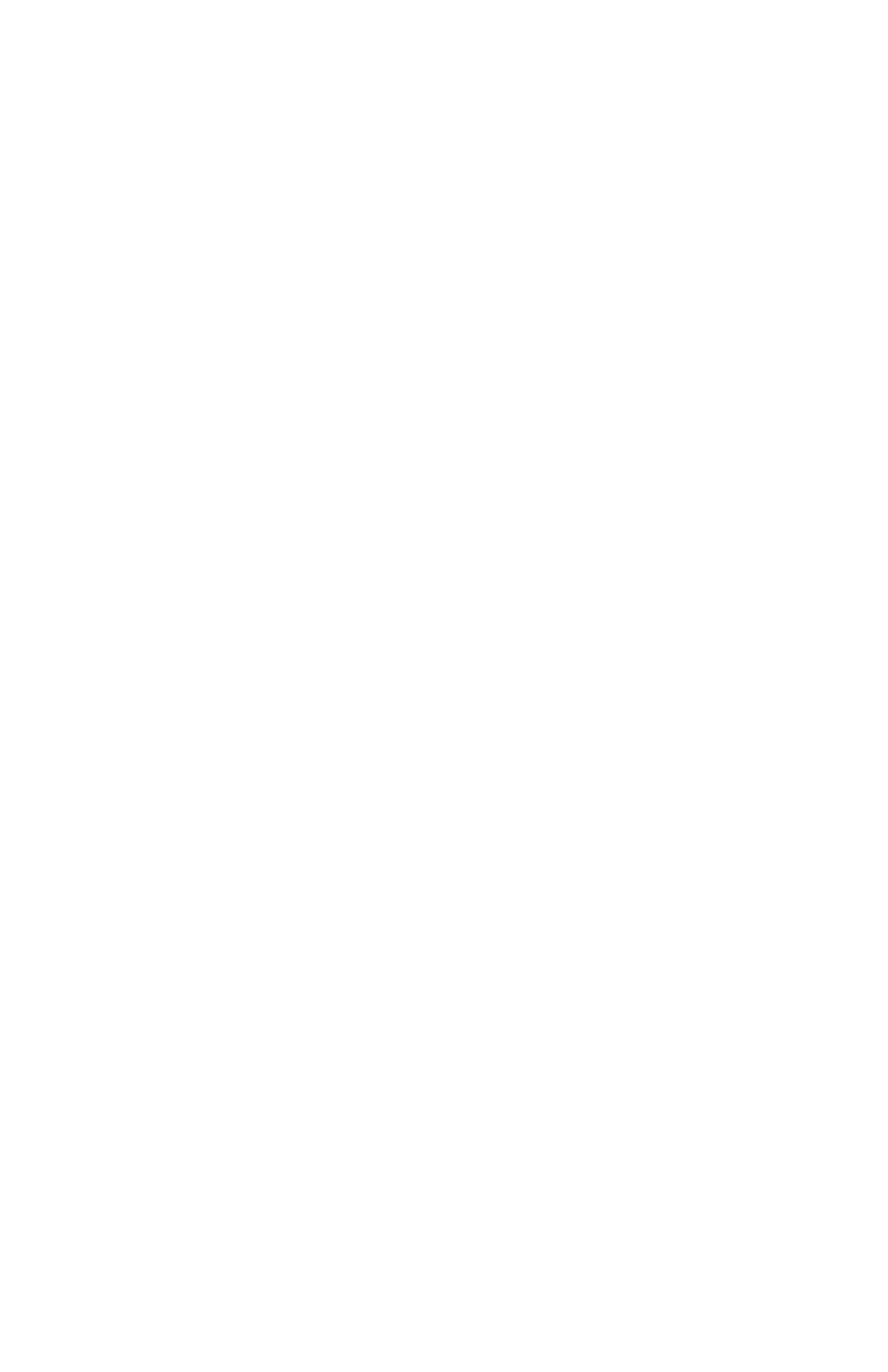### CHAPTER 1

## *!e Marrow of Modern Divinity* **and the Marrow Controversy**

As we consider the influence of Marrow theology on the Secession Church, we must begin with an introduction to the origin, theology, and historical context of *The Marrow of Modern Divinity*, which is necessary for understanding the definition of Marrow theology and the Marrow controversy in Scotland.

### **E. F. and** *!e Marrow of Modern Divinity*

The Marrow of Modern Divinity first appeared in print during the early summer of 1645 in London. Joseph Caryl, a leading Independent preacher appointed by Parliament as imprimatur, or official censor, for theological literature, praised the work's clarity, moderation, and helpfulness in "endeavouring to reconcile and heal those unhappy differences which have lately broken out afresh amongst us."<sup>1</sup> Caryl penned his preface on May 10, a little less than a month before the bloody Battle of Naseby, a decisive military victory marking the gradual ascendancy of the New Model Army against the Royalist forces of King Charles I. Newfound liberties that allowed for gatherings like the Westminster Assembly also led to new tensions in the face of the fading religious-political yoke of Charles I and the late Archbishop of Canterbury, William Laud. Even though by the 1640s most Puritans and Parliamentarians shared a common dislike for the policies of Charles and Laud, which included heavy taxation, imprisonment

<sup>1.</sup> E. F., *!e Marrow of Modern Divinity* (London: Printed by R. W. for G. Calvert, at the Black-Spread Eagle near Pauls, 1645), 1. This first-edition copy of *The Marrow of Modern Divinity* is found in the Wren Library, Trinity College, Cambridge University.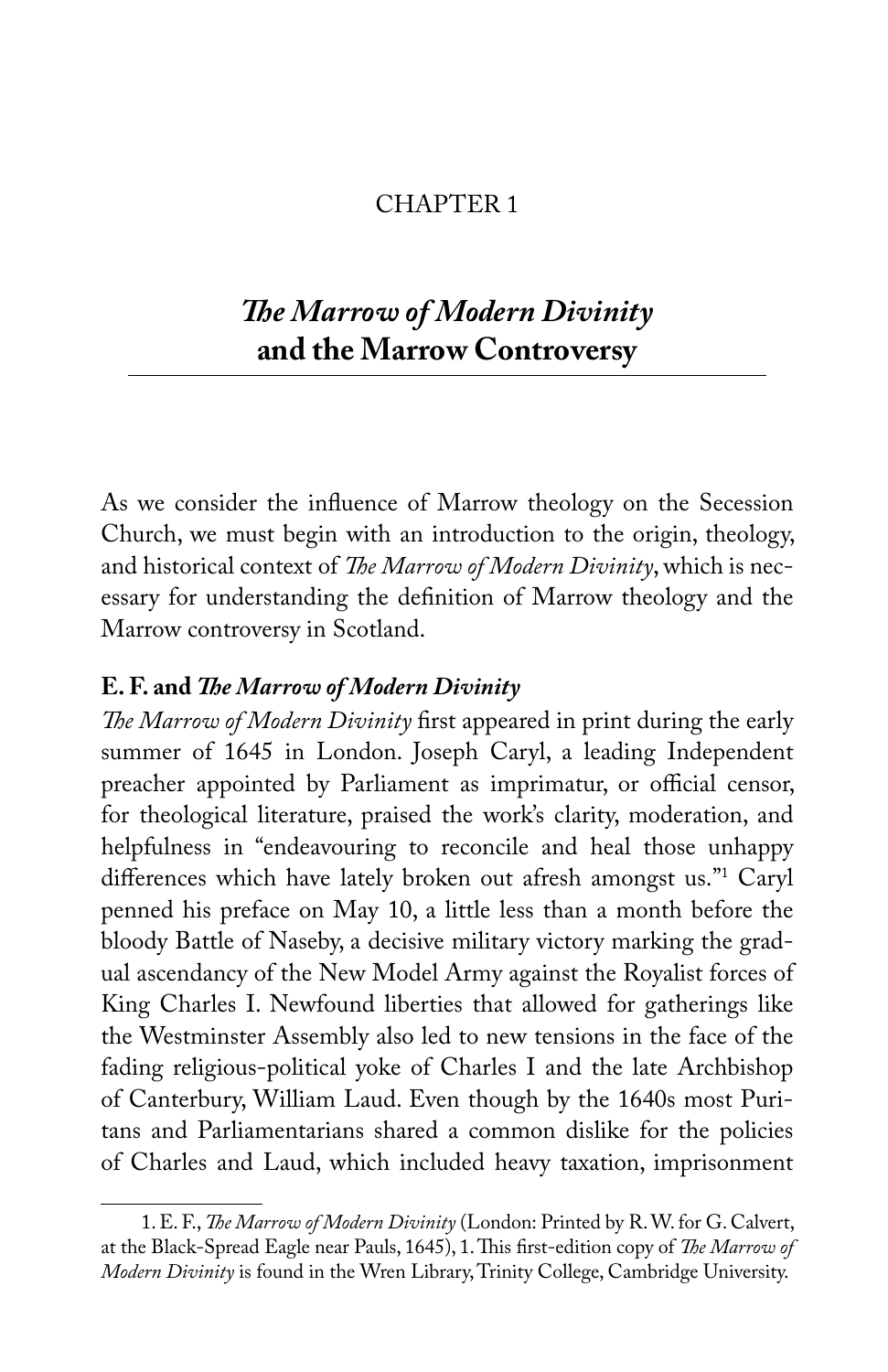without trial, and the direction they were taking the Church of England, they were not immune to fractious controversy, with its attendant varieties of mediating spirits.

The author of *The Marrow* sought to mediate in a controversy over the theology and life of the church. "I, by the grace of God," he stated, "endeavoured in this ensuing Dialogue to walk...as a middle man" between "the Strict Professor according to the Law, and the loose Professor according to the Gospel"—to elucidate a biblical middle way between the errors of legalism and antinomianism.2 Written in a popular dialogue form, the work features three individuals: Nomista, a legalist; Antinomista, an antinomian; and Neophytus, a young Christian being counseled by a minister, Evangelista, toward a biblical understanding of law and gospel. Directed by Evangelista, the discussion explained the nature and role of the law, the covenant of works, the nature of saving faith, the covenant of grace in Christ, the gospel offer, and the role of the law of Christ in the life of the believer. As David Lachman notes in his exploration of the theology and theological context of *The Marrow*, the author "reflected Reformed theology of the earlier [Reformation and post-Reformation] period, endorsing commonly received opinions rather than doctrines newly propounded."3 From both its content and marginal notes, it is clear that *The Marrow* sources a wide range of Reformation and Reformed works ranging from the writings of Luther and Calvin to those of contemporaries such as John Preston and Thomas Goodwin.<sup>4</sup>

*!e Marrow*'s federal theology described the covenant of grace as absolute, arguing against those who held to a neonomian conditionality of the covenant of grace, tying it to repentance or obedience. It saw

<sup>2.</sup> E. F., *Marrow of Modern Divinity* (1645), 13.

<sup>3.</sup> Lachman, *Marrow Controversy*, 12. Lachman provides a substantial exploration of the theology and broad theological context of *!e Marrow* in the seventeenth century (see 9–73), but minimal examination of the work in the immediate context of its authorship. This introduction provides a concise summary of the leading theological tenets of *The Marrow*, set within a more thorough exploration of the theological motivations of the author.

<sup>4.</sup> In his later editions the author appended, following his preface to the reader, "a catalogue of those writer's names, out of whom I have collected much of the matter contained in this ensuing dialogue" (E. F., *!e Marrow of Modern Divinity* [London: Printed by R. Leybourn, for Giles Calvert, 1646]).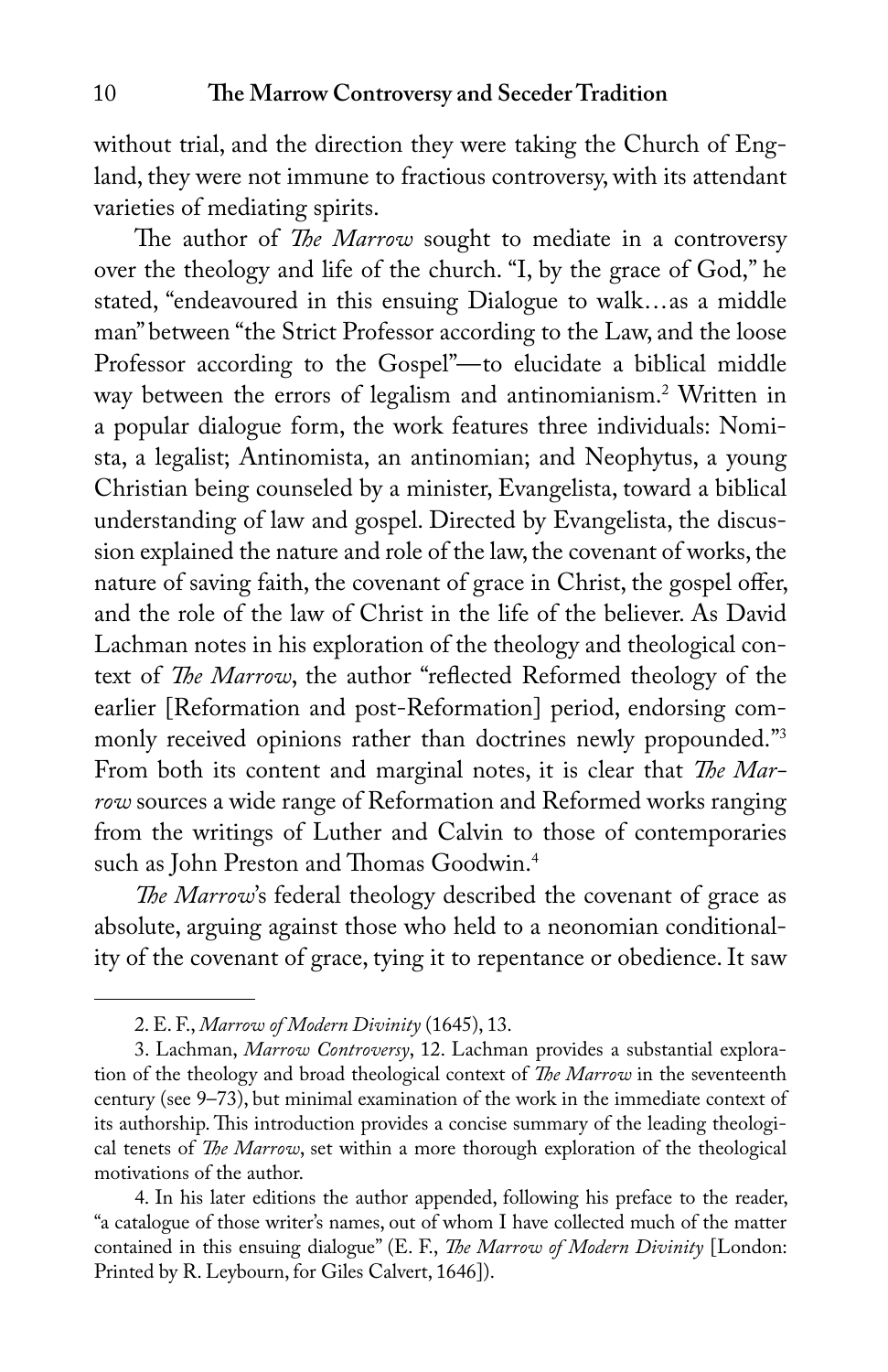this as a confusion of justification and sanctification, or a confusion of the covenant of works and the covenant of grace. *!e Marrow* stressed that the covenant of grace "terminates itself only on Christ and his righteousness; God will have none to have a hand in the justification and salvation of a sinner, but Christ only.... Jesus Christ will either be a whole Saviour, or no Saviour."<sup>5</sup> The covenant of grace was made complete in Christ, as He fulfilled the complete obligation and penalty of the covenant of works in the place of the elect by His substitutionary atonement.<sup>6</sup> This covenant of grace in Christ is published, proclaimed, and offered to all in the gospel "deed of gift and grant."<sup>7</sup> In applying the biblical warrant to "go and preach the gospel to every creature under heaven," the author of *The Marrow* expounded, "That is, go and tell every man without exception, that here is good news for him, Christ is dead for him, and if he will take him and accept of his righteousness, he shall have it."8 Saving faith, itself a sovereign gift of grace, was the sole instrument or means by which the believer freely receives the gift of complete salvation in Christ and enters into and is preserved in this covenant of grace in Him. Yet, at the same time, *!e Marrow* was both careful and thorough in warning against those "in this city" who are "antinomians," citing the apostle Paul's warning in the second epistle to Timothy that "there is a form of godliness without the power of godliness."<sup>9</sup> Sanctification is the necessary result of justification. Faith brings with it other graces, the necessary fruits of faith, as "the Spirit of

8. E. F., *Marrow of Modern Divinity* (1645), 101. Lachman notes that some, such as Richard Baxter, would claim that this statement, cited from John Preston's *!e Breastplate of Faith and Love* (London: W. I. for Nicolas Bourne, 1632), 8, was indicative of an Amyraldian covenant theology. Lachman argues that neither Preston nor Ezekiel Culverwell, who coined the language of "deed of gift and grant," provides evidence of holding to Amyraldian doctrine but rather used this language only in relation to the gospel offer (Lachman, *Marrow Controversy*, 22–36). Jonathan Moore's recent work, *English Hypothetical Universalism: John Preston and the Softening of Reformed !eology* (Grand Rapids: Eerdmans, 2007), argues that while Preston was not Amyraldian, he did hold to a form of "hypothetical universalism." Moore, however, notes that in the Scottish context of the Marrow controversy, Boston and the other Marrow brethren argued that Preston, as cited in *The Marrow*, "was a consistent particular redemptionist" (117–21, 217–29).

9. E. F., *Marrow of Modern Divinity* (1645), 90.

<sup>5.</sup> E. F., *Marrow of Modern Divinity* (1645), 87.

<sup>6.</sup> E. F., *Marrow of Modern Divinity* (1645), 36.

<sup>7.</sup> E. F., *Marrow of Modern Divinity* (1645), 101.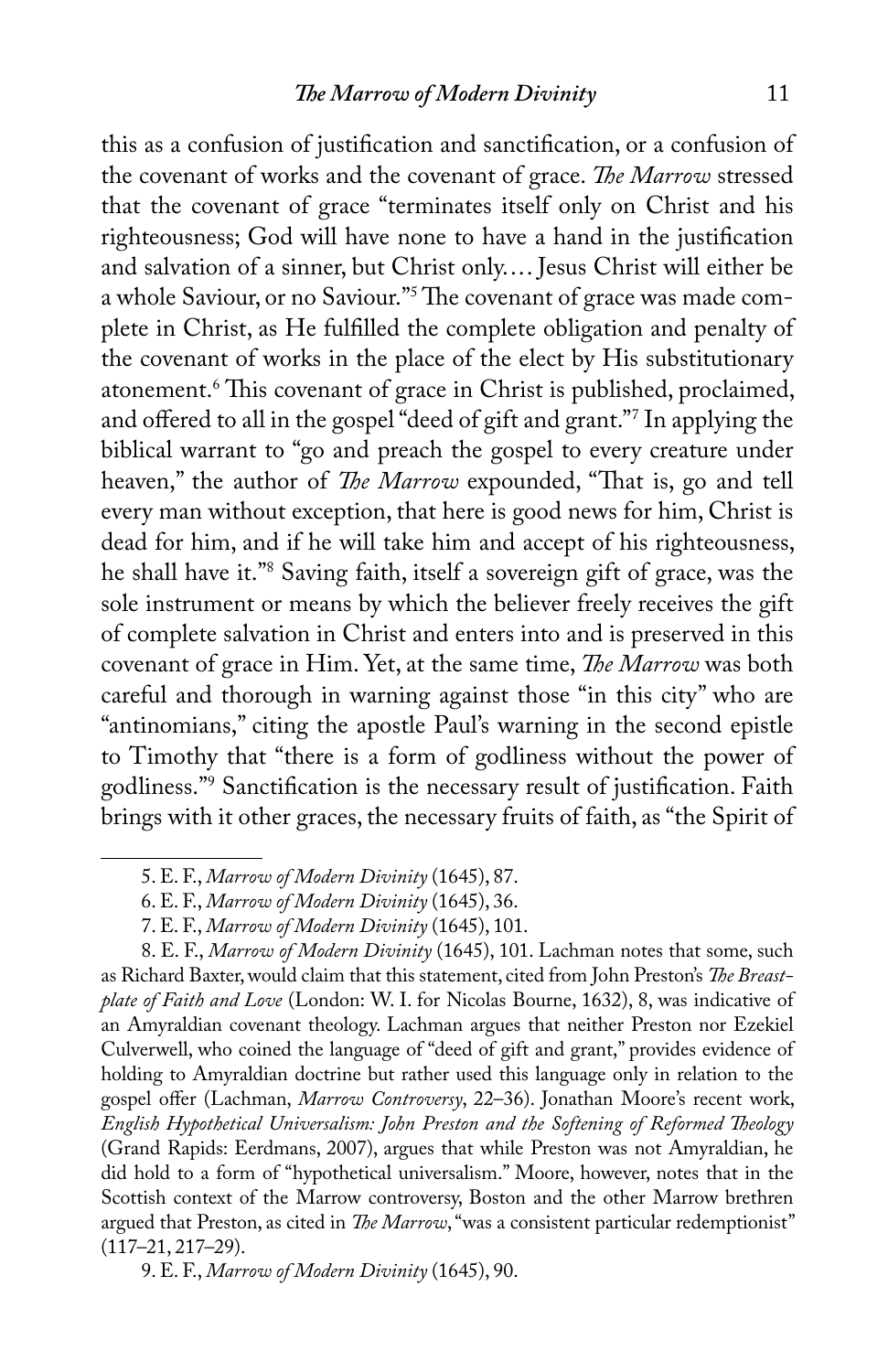12 **!e Marrow Controversy and Seceder Tradition**

Christ writes the lively law of love in [the believer's] heart, so that he is ready to do every good work, the love of Christ constraining him.... He seeks to do the will of God...[in] true sincere obedience."<sup>10</sup>

Despite Joseph Caryl's commendation, the author of *The Marrow of Modern Divinity* revealed little more than the initials of his identity in print in his dedication of his work to Member of Parliament John Downes, Esq.11 Why did he do this? Perhaps it was a spirit of modesty; perhaps he knew his position was one certain to evoke religious criticism—the specter of Laudian oppression and still ongoing civil war were reminders that public address was a potentially costly venture, even with the imprimatur of Joseph Caryl. Perhaps it was another concern. However, the Westminster Assembly and many of its constituents were living and writing publicly, without anonymity. So who was E. F.?

In his dedication to John Downes the author notes, "[I have] by mine own experience, and by the confession, and observation of others, found out our aptness to tread in one of these erroneous paths [legalism or antinomianism]."12 E. F. had personally wrestled with the issues in the midst of "hot contentions" in the churches "about some 18 or 20 years ago, and now within these three or four years last past."<sup>13</sup> This means that E. F. must have been an adult during the early years of the reign of Charles I (r. 1625–1649) and had experienced the king's attempts, with Archbishop Laud, to move the Church of England away from the toleration and partial support for Calvinist, Puritan influences manifest under King James I (r. 1603–1625) and Archbishop George Abbott.<sup>14</sup> In the first few years of Charles's reign, there was an "uneasy coalition" between some of the Puritan-minded and the Laudian regime; both were briefly united in civil and ecclesiastical action against what they viewed as antinomian threats to truth and order.15 Evidence from the

14. King James I and Archbishop George Abbott had taken keen interest in the Remonstrant-Contra-Remonstrant controversy in the United Provinces of the Netherlands, sending a delegation to the Synod of Dort, which took part in the deliberations and eventual framing of the Canons of Dort. With the ascension of Charles I to the throne, the leadership of church and nation moved toward a high church, or "Romish," Anglicanism.

15. Como, *Blown by the Spirit*, 91. Como's fresh historical study provides helpful insights relevant to the origins of *The Marrow*. However, his descriptive language and,

<sup>10.</sup> E. F., *Marrow of Modern Divinity* (1645), 141.

<sup>11.</sup> E. F., *Marrow of Modern Divinity* (1645), A3, 14.

<sup>12.</sup> E. F., *Marrow of Modern Divinity* (1645), 12–13.

<sup>13.</sup> E. F., *Marrow of Modern Divinity* (1645), 13.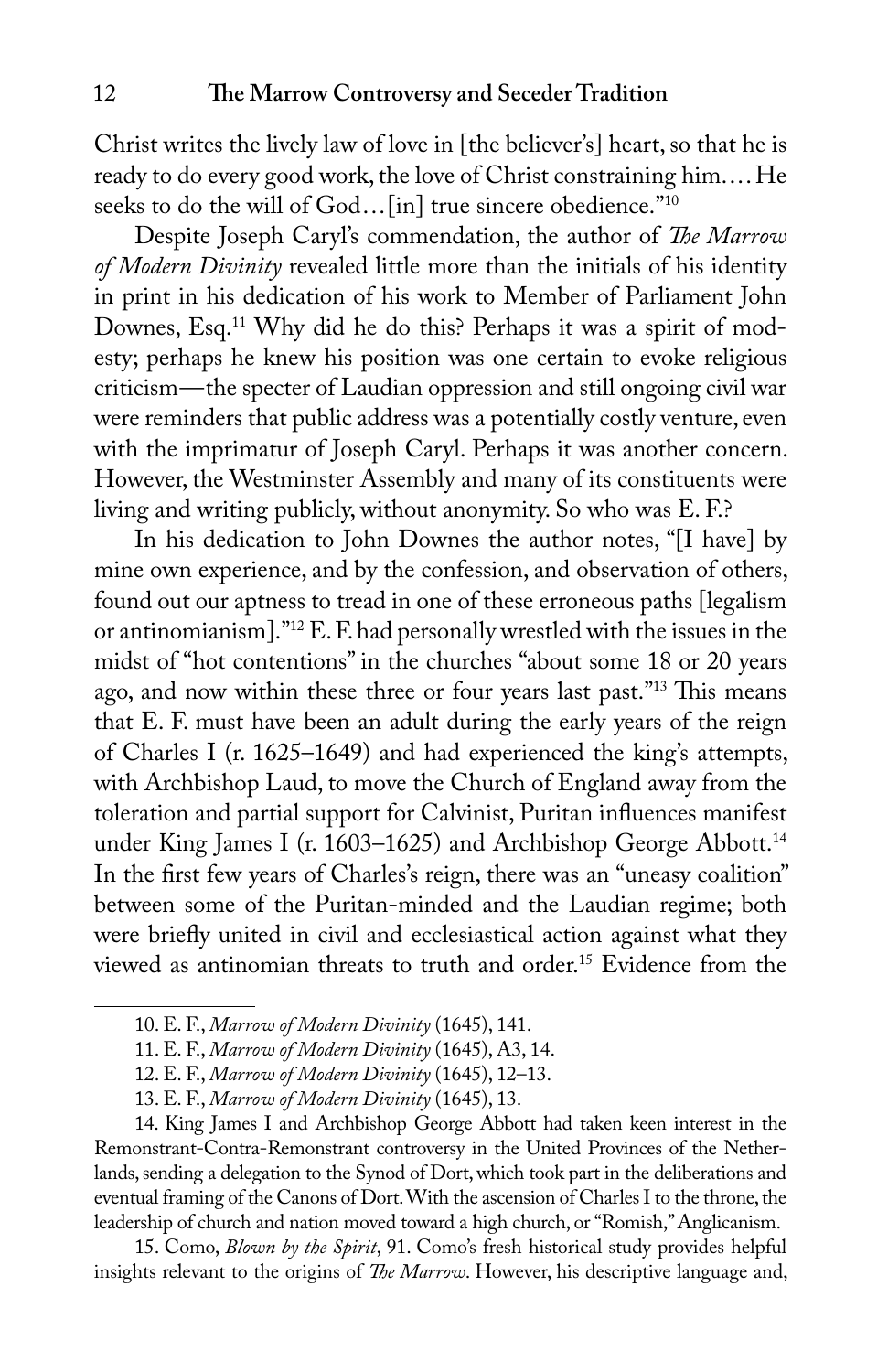late 1620s indicates a variety of antinomian fringe movements that proclaimed that law was irrelevant for those in a state of grace.<sup>16</sup> There were also those among the Puritans who noted concern over both antinomian and legal tendencies among their own. Laudian leadership in the Church of England was perceived by critics as stressing law, or moral righteousness, at the expense of gospel grace, allied with their movement toward a high church, sacramental theology. As Laudian ruling policy quickly evolved beyond anti-antinomianism to repression and persecution of Puritanism, the initial, tentative unity quickly dissipated.17 Decades later, with Laud's removal to the Tower of London (1640) and his beheading (1645), the author of *!e Marrow* had both the freedom to publish and a readership willing to peruse and purchase his volume.

Republished numerous times during the years following 1645, *!e Marrow* must have met demand and interest. A second edition, substantially revised, came out in early 1646. It included the appended "Patrick's Places," a series of propositions written by the early Scottish Reformer Patrick Hamilton on the relation of law and grace in justification by faith and Christian living. The publisher, Giles Calvert, was a Londoner with wide religious connections who eventually embraced Quakerism.<sup>18</sup> The new notice on the title page stated that the work was "corrected, amended, and much enlarged by the author, E. F.,...[and now included] the commendatory epistles of divers divines of great esteem in the citie of London."19 Bearing the same commendatory imprimatur of Joseph Caryl, the second edition also included commendations by Jeremiah Burroughs and William Strong, Westminster divines respected for their theological acumen. As Independents, Burroughs and Strong pushed for Congregational church government, though in this they manifested a spirit of moderation toward their Presbyterian brethren at the Assembly. Along with these commendations, E. F. also gained the commendation of Joshua Sprigge, a popular London Independent preacher who served as a chaplain to Lord Fairfax

at points, questionable analysis of historical and theological evidence tend toward a sensationalized and fractured portrait of the era.

<sup>16.</sup> Como, *Blown by the Spirit*, 91.

<sup>17.</sup> Como, *Blown by the Spirit*, 91–92.

<sup>18.</sup> Como, *Blown by the Spirit*, 455.

<sup>19.</sup> E. F., *!e Marrow of Modern Divinity*, 2nd ed. (London: Printed by R. Leybourn, for Giles Calvert, 1646), 1.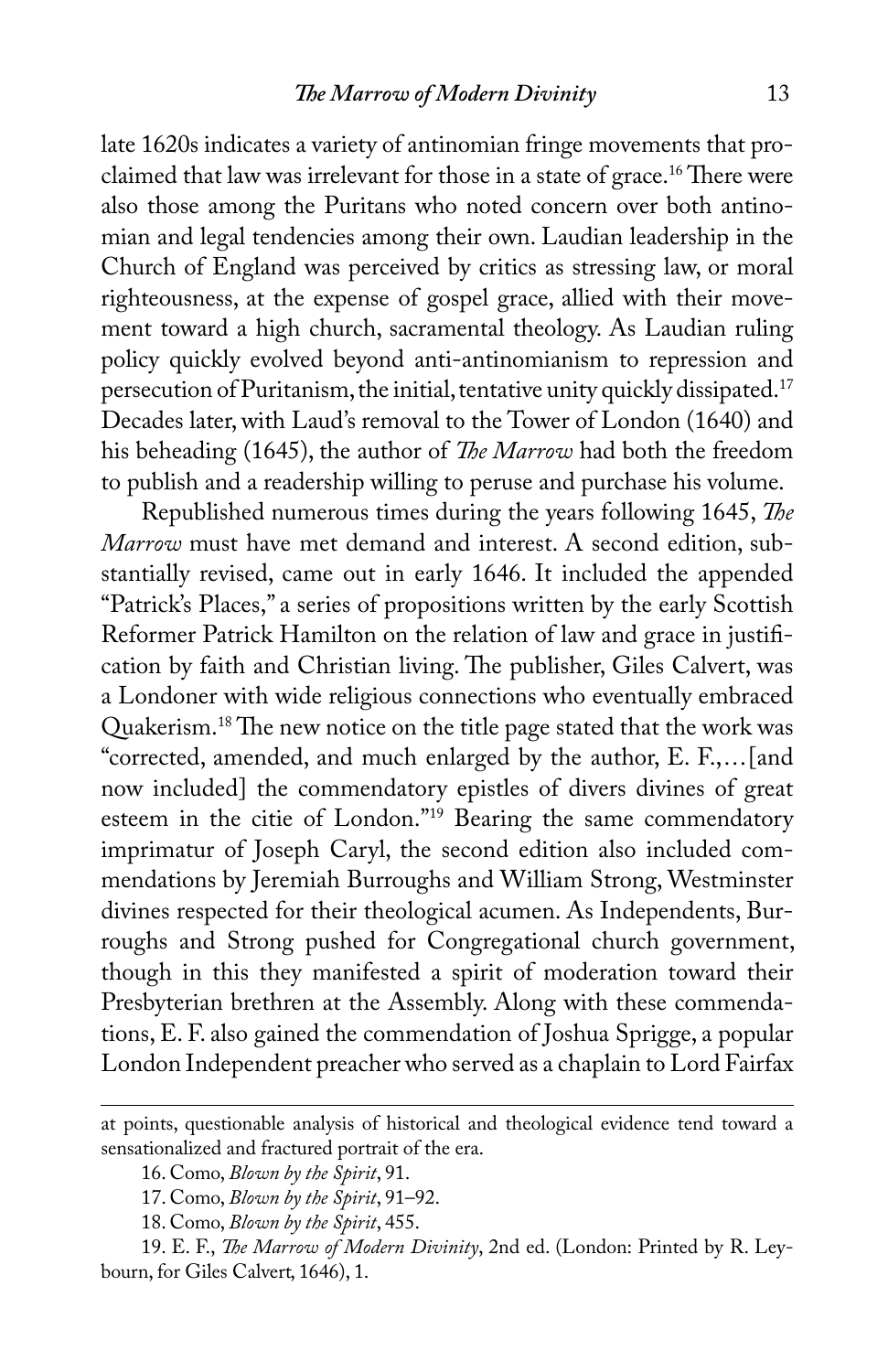and the New Model Army.<sup>20</sup> These connections suggest that E. F., either by virtue of his person or writings, was gaining the respect of notable Reformed theologians and popular preachers of his day. A commendation by a less prominent divine, Samuel Prettie, gives what appears to be a tantalizing hint about E. F.'s identity. Prettie states, "God has endowed his *Fisher* with the net of a trying understanding, discerning judgment, and discretion."21 In light of Puritan love for allegory and wordplay, it seems a legitimate possibility that E. F. may be E. Fisher, a lead which opens up at least two more lines of evidence toward discovering the author and context of *!e Marrow*.

Historical evidence points to the existence of at least two E. F.s who authored religious works during the time of *The Marrow's* early editions. One was Edward Fisher, Esq., the son of Sir Edward Fisher of Mickleton. This E. F., Esq., who studied at Brasenose College, Oxford, and gained accolades for his scholarly ability, received a bachelor of arts in April 1630. In the first Scottish reprint of *The Marrow*, James Hog of Carnock cited Anthony Wood's *Athenae Oxonienses* as giving an account of this E. F. as the author of *!e Marrow*. 22 It is undisputed that this Edward Fisher did author numerous works, including *!e Feast of Feasts, or, !e Celebration of Sacred Nativity*, defending the observance of holy days such as Christmas, and *A Christian Caveat to the Old and New Sabbatarians*, in which he argued "the morality and divine institution of the Lord's Day are mere fictions."<sup>23</sup> A man with Royalist inclinations during the Civil War, Fisher's writings indicate sympathy for the Laudian order of high church Anglicanism. For several reasons it is unlikely that this Edward Fisher is the author of *The Marrow*, despite the popular attribution of Scottish publishers, who followed Wood's historiography. The theology expressed in works that

<sup>20.</sup> Sprigge would later hold to an unorthodox view of the second coming of Christ as a present inward experience (*Oxford Dictionary of National Biography*, s.v. "Sprigg [Sprigge], Joshua").

<sup>21.</sup> E. F., *Marrow of Modern Divinity* (1646), 28–29.

<sup>22.</sup> Anthony Wood, *Athenae Oxonienses: An Exact History of All the Writers and Bishops Who Have Had !eir Education in the Most Famous and Ancient University of Oxford* (London: Printed for Thomas Bennet at the Half-Moon in St. Pauls Churchyard, 1691), 1, 132.

<sup>23.</sup> Edward Fisher, Esq., *A Christian Caveat to the Old and New Sabbatarians, Or a Vindication of Gospel Festivals* (London: Printed for E. Blackmore, at the Angel in St. Pauls Church-yard, 1650), 1.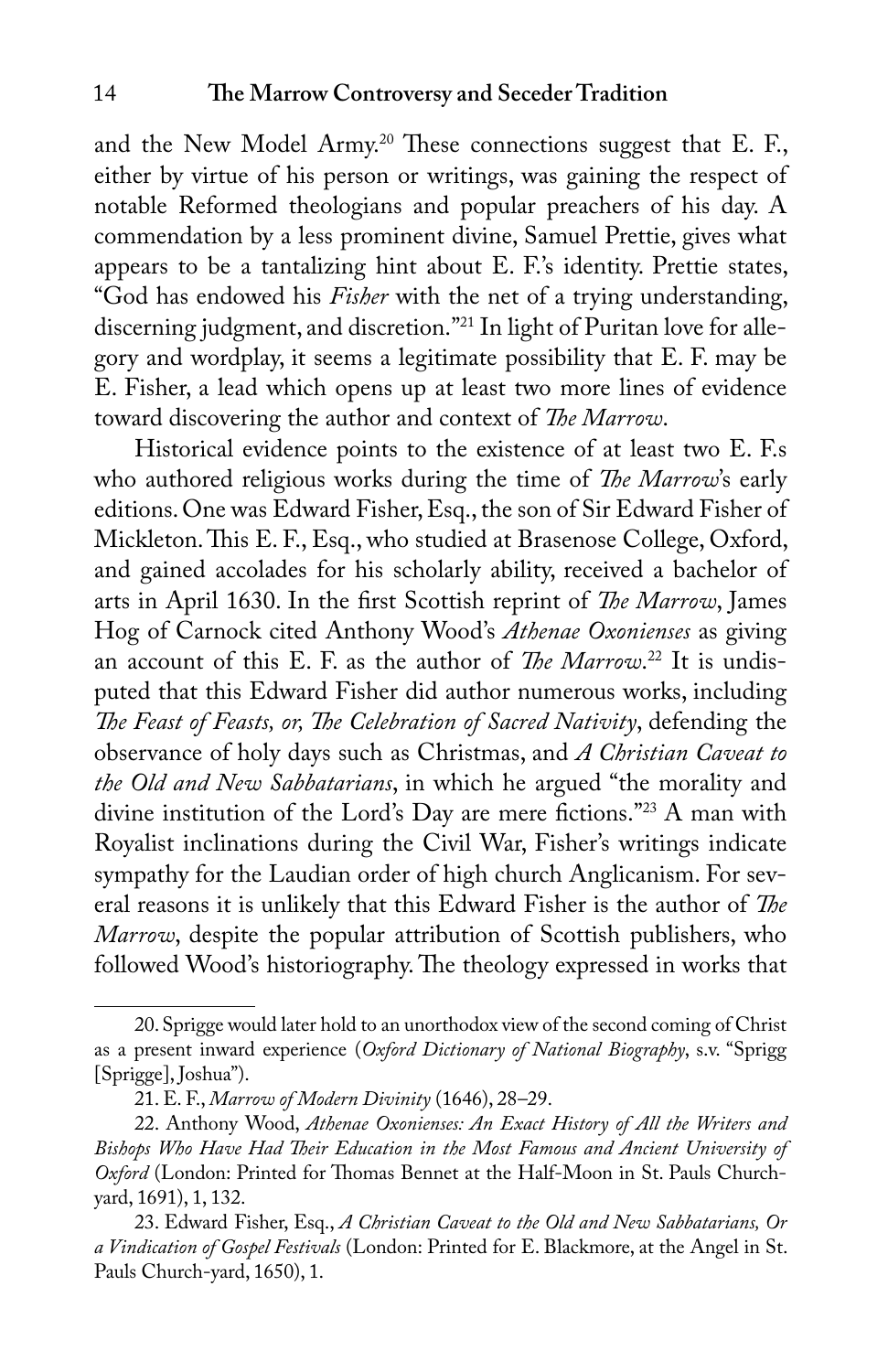are clearly written by Edward Fisher, Esq., does not conform to what would be expected of the author of *!e Marrow*. While *!e Marrow* was published in Welsh in 1651, and Edward Fisher, Esq., did spend time in Wales, the Welsh publication of *!e Marrow* predates his arrival by five years.<sup>24</sup> Finally, all the works that are clearly attributable to Edward Fisher, Esq., bear both his full name and title on the front page or E. F., Esq. The title "esquire" suggests a self-distinction from the other E. F., who wrote and published at the same time and was a commoner.

While gaining numerous commendations for the second edition of 1646, E. Fisher, author of *!e Marrow*, also made substantial editorial and content changes to the work. He toned down bold language, and he clarified vague statements. Expanding discussions of the covenant of works and of grace and enlarging the final section on "the heart's happiness, or soul's rest," Fisher improved his level of theological and pastoral discourse.25 Perhaps the changes made in the preface to the reader between the first and second editions are most interesting and helpful in confirming the author's full identity. In the second edition Fisher mentions by name "Master Dod" in his discussion of his own former legalism and "Master Thomas Hooker" as the one who counseled him toward his conversion, making him aware of his hypocrisy and bringing to him an understanding of the free riches of Christ's grace.26 Dod and Hooker were both respected among Puritans. Hooker, suffering persecution, fled to exile in the Netherlands, where he continued to face danger from Laud's agents.<sup>27</sup> Like the

<sup>24.</sup> Records indicate that he became deeply indebted, selling his father's estate in 1656, fleeing creditors to teach in Wales before fleeing again, this time to Ireland, where he died.

<sup>25.</sup> E. F., *Marrow of Modern Divinity* (1646), 240–45.

<sup>26.</sup> E. F., *Marrow of Modern Divinity* (1646), 14-15. The diversity of concerns among the broad Puritan movement of the seventeenth century is exemplified in Thomas Goodwin's concerns about Thomas Hooker's theological tendency toward a legal spirit. Como notes that in one letter written to Samuel Hartlib, Goodwin criticized Hooker's "preparationist notions," stating that he was "'a severe and Cruel Man like John Baptist, [who] urges too much and too farre the Worke of Humiliation'" (Shef field University Library, Hartlib Papers, MS. 29/2/61B. *The Hartlib Papers: A Complete Text and Image Database of the Papers of Samuel Hartlib [c. 1600–1662] held in She"eld University Library*, 2nd ed., Sheffield: Humanities Research Online, 2002, as cited in Como, *Blown by the Spirit*, 450).

<sup>27.</sup> Hooker eventually immigrated to Boston, Massachusetts, in 1633.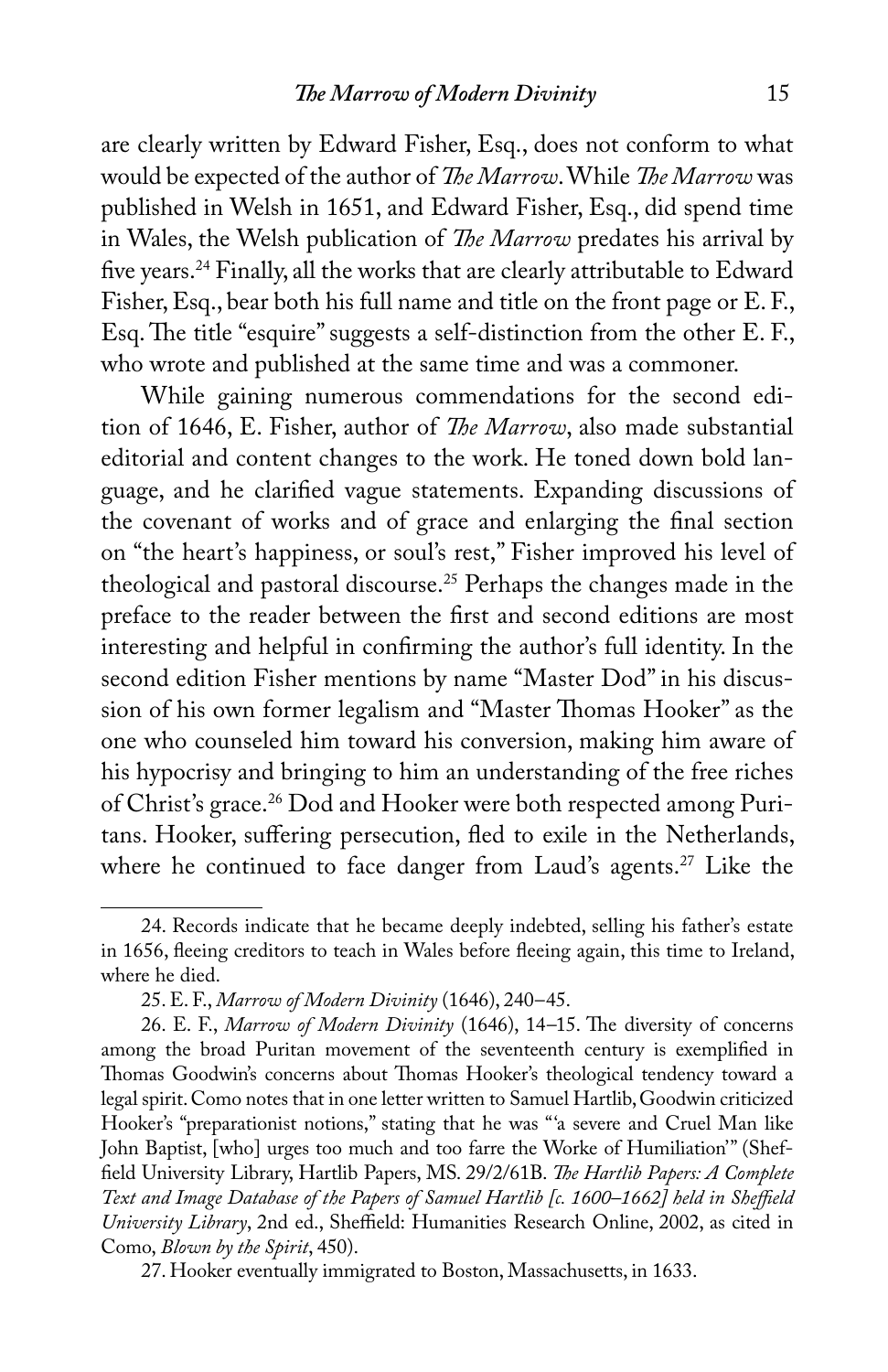commenders of *The Marrow*, Hooker held to a Congregational view of church polity. This second edition indicated that Fisher was well connected in Independent circles. Perhaps most fascinating was a hint, erased from the second edition, that after his conversion and movement away from spiritual legalism, Fisher's affections for the free grace of the gospel led to a feeling of sympathy and respect for those within Puritan circles who leaned toward antinomianism. Did he evidence a weakness common to many in church history—a greater sympathy toward those beyond his theological position than for those from whose ranks he had come?

Fisher deliberately removed the statement, "I have endeavoured to imitate the laborious Bee, who out of divers flowers gathers honey and waxe, and thereof makes one combe.... Yet I hope it will not be distasteful to any," from the second edition.<sup>28</sup> A marginal reference beside the original text cited Henry Burton, a bold Puritan Independent who preached and wrote in fiery opposition to antinomianism, and specifically to one John Eaton in London. Due to his bold Puritan preaching, Burton had suffered the punishment of having his ears cut off during Archbishop Laud's persecutions. Fisher's juxtaposition of his bee analogy with his concern for offense and mention of Burton's writings raises an intriguing question. Was his allusion to the work of the bee a veiled reference to the work entitled *The Honey*-*Combe of Free Justification*, written by Eaton in 1630-1631 and first published posthumously by supporters in 1642 in London?<sup>29</sup> Despite being in the mainstream of Reformed thought in most of his writing, Eaton developed an emphasis in *The Honey-Combe* on what he viewed as the implication of Christ's imputed righteousness: free justification meant the abolishment of "all the filthy nakedness of our sins out of God's sight."30 He stressed this to "the conclusion that

<sup>28.</sup> E. F., *Marrow of Modern Divinity* (1645), 14.

<sup>29.</sup> See Como, "John Eaton, the Eatonists, and the 'Imputative' Strain of English Antinomianism," in *Blown by the Spirit*, 176–218.

<sup>30.</sup> John Eaton, *The Honey-Combe of Free Justification by Christ Alone Collected out of the Meere Authorities of Scripture and Common and Unanimous Consent of the Faithfull Interpreters and Dispensers of Gods Mysteries upon the Same, Especially as !ey Expresse the Excellency of Free Justi#cation/Preached and Delivered by Iohn Eaton...* (London: Printed by R. B. at the charge of Robert Lancaster, 1642), B2v.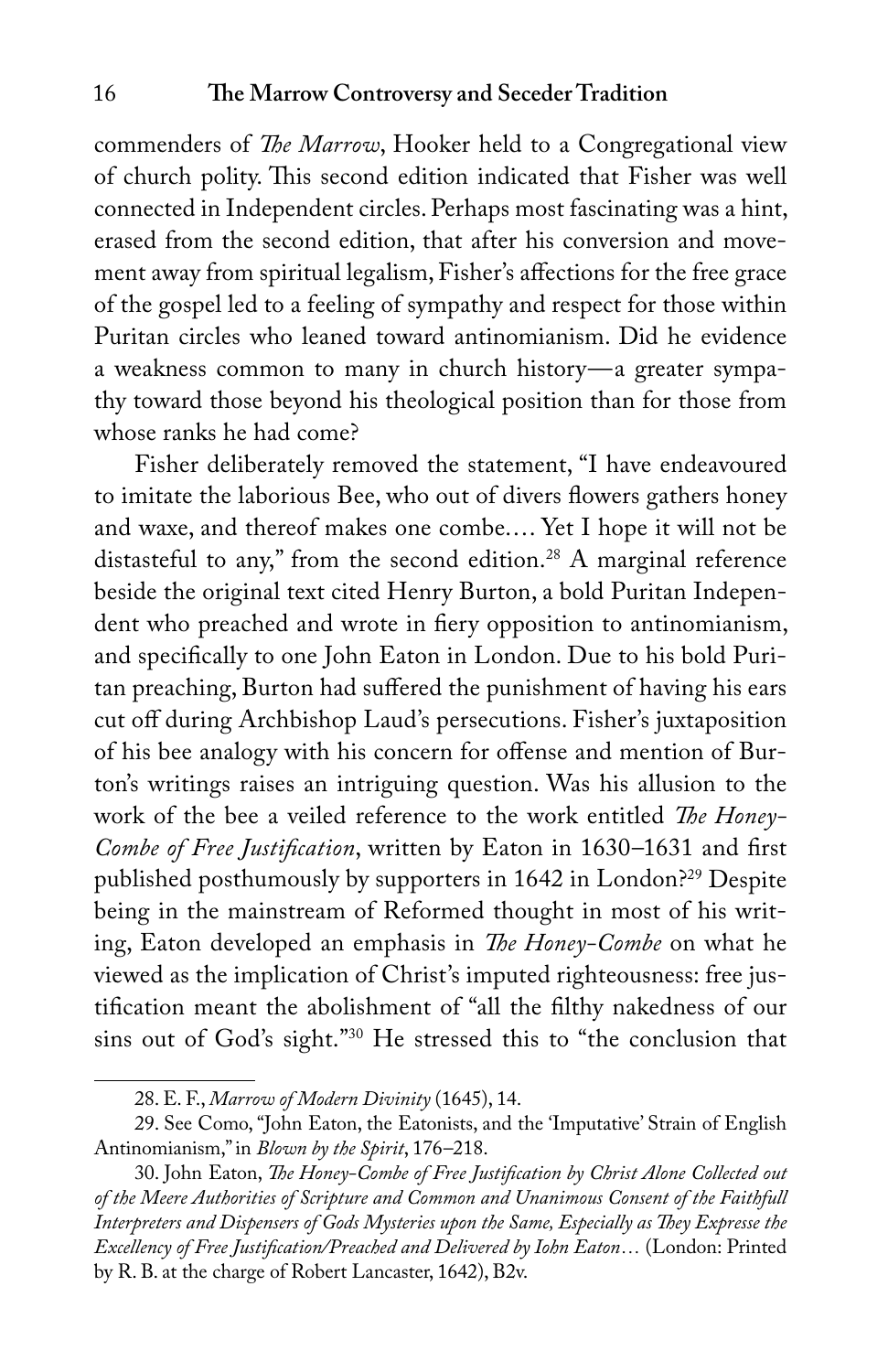justification utterly banished the sins of believers from God's sight."31 Burton and other leading figures in London churches believed that Eaton was heading dangerously near antinomianism, a perspective only reinforced by Eaton's bold attacks against what he saw as legalism and pharisaism among fellow Puritans.<sup>32</sup> The picture seems clear—Fisher was sympathetic to Eaton's work *!e Honey-Combe of*  Free Justification, but did not want to offend men like Burton. He wanted to carefully "walk as a middle man in this ensuing dialogue."33 Why was this removed for the second edition? The work had already received Caryl's approval. One possibility may be that either Jeremiah Burroughs or William Strong, men noted for theological precision and moderation, suggested its removal prior to its second publication. Whatever the case, these changes did not prevent published criticism of the work from surfacing that year, shortly after the publication of the third edition of *!e Marrow*. 34

33. E. F., *!e Marrow of Modern Divinity* (1645), 13.

34. The first published opposition to *The Marrow* criticized it particularly on the grounds that it argued that "true and evangelical repentance is a fruit of faith, and cannot be before faith in Christ." The concerned author went on to state: "I will show you the contrary...that it is not a fruit of justifying faith, but a work of the Spirit, to prepare the heart to the believing of the promise.... God doth always work repentance in them whom he hath a purpose to save forever, before he bestows on them that faith which doth justify or assure them of the pardon of their sins in the blood of Jesus Christ.... I do not say that repentance is the condition required in our parts to our justification, as being our own work, but yet I affirm that it is the way which God doth always take.... For Christ calls none but such [poor penitents] unto him, neither ought any minister to apply the promises of mercy to any other but such as are weary, heavy laden, mourn, and earnestly desire mercy and pardon of sin ( J. A., *A Manifest and Brief Discovery of Some of the Errours Contained in a Dialogue Called the Marrow of Modern Divinity* [London: Printed by T. W. for Joshua Kirton, 1646], 8–13). Some believe the critic J. A. may have been John Angel of Grantham, "a man mighty in word and doctrine among the Puritans, but one harassed by much soul-distress." Other critics of *!e Marrow* in the late 1640s and early 1650s included John Trapp, Richard Baxter, and Thomas Blake (McIntyre, "First Strictures," 66–67).

<sup>31.</sup> Como, *Blown by the Spirit*, 183.

<sup>32.</sup> Eaton's repute included a somewhat dubious past: in 1619, under a Church of England that had just taken part by delegation in the Synod of Dort, Eaton was disciplined, tried by the High Commission for teaching "errors and false opinions," and deprived of his pulpit in Suffolk. After a period of study he was allowed to reenter the ministry as a curate and appears to have spent substantial time in London prior to his death in the 1630s (Como, *Blown by the Spirit*, 179).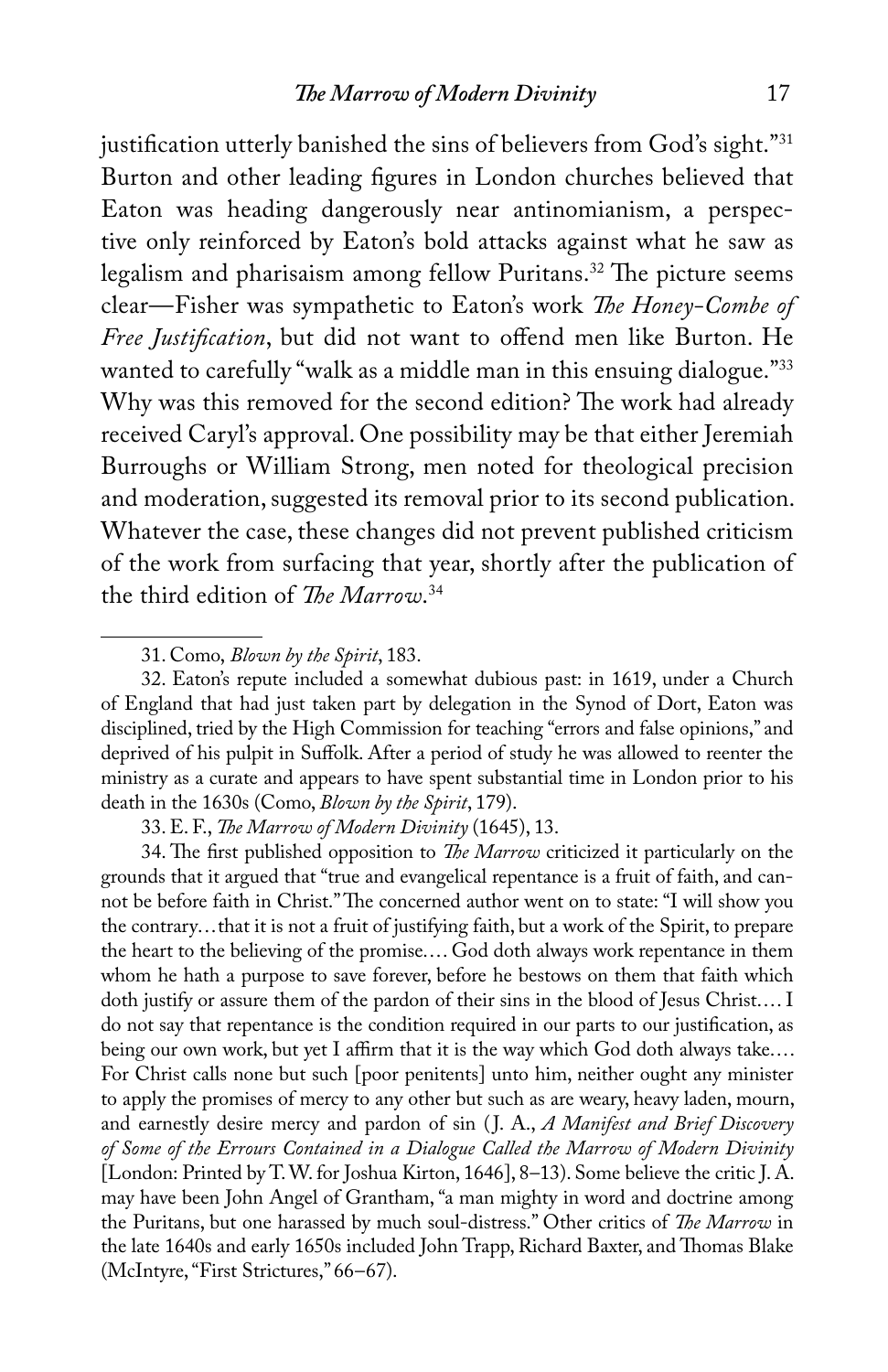#### 18 **!e Marrow Controversy and Seceder Tradition**

There is further evidence toward uncovering the full identity of E. Fisher and the context of his theological writing. Prettie's commendation, the connection to John Eaton, numerous London Independent connections, and his publisher all indicate that the author of *The Marrow* was either a Londoner or had strong ties in the city. London's civil and ecclesiastical records provide further evidence toward filling in the gaps in the search for the E. Fisher of *!e Marrow*.

Throughout history, tax officials have shown meticulous skill in keeping tabs on citizen income and property. Seventeenth-century poll tax records for companies of the city of London are no exception, and they provide a compelling possibility for solving the identity mystery of *The Marrow's* author. Stephen Wright notes that "on 14 November 1626, an Edward Fisher was made free of his master Richard Marshalsey of the Company of Barber-Surgeons, and this was certainly the Edward Fisher who appears in the poll tax returns for 1641, as a barber and member of that company, and resident in the parish of St. Sepulchre. This was the only person so named recorded among all the members of the London companies in the returns of that year."35 What appears to strongly confirm this as relevant are references made in statements by the former antinomian Giles Creech before the Laudian High Commission in 1638. In naming various antinomian sects, underground libertine movements, and other connected individuals while fearing the judgment of the Commission against him, Creech referred to a part-time bookseller and barber-surgeon named Edward Fisher.36 Creech's testimony was part of the Laudian Commission's ongoing effort during the 1630s to impose high church uniformity and quell dissent. Previous records indicate that "in 1632, John Eaton's widow, sought in the aftermath of her husband's death...to publish 'The Honey-Combe of Free Justification'...and she too was dragged before the High Commission...[and] received a four-month stint at Newgate [prison]."37 In 1633, the same year Fisher's early mentor Thomas Hooker escaped Laud's agents in the Netherlands by head-

<sup>35.</sup> *Oxford Dictionary of National Biography*, s.v. "Fisher, Edward." Both Lachman and McIntyre view this record as conclusive evidence in establishing the identity of E. F. (Lachman, *Marrow Controversy*, 5; McIntyre, "First Strictures," 66–67).

<sup>36.</sup> Como, *Blown by the Spirit*, 51.

<sup>37.</sup> Como, *Blown by the Spirit*, 99.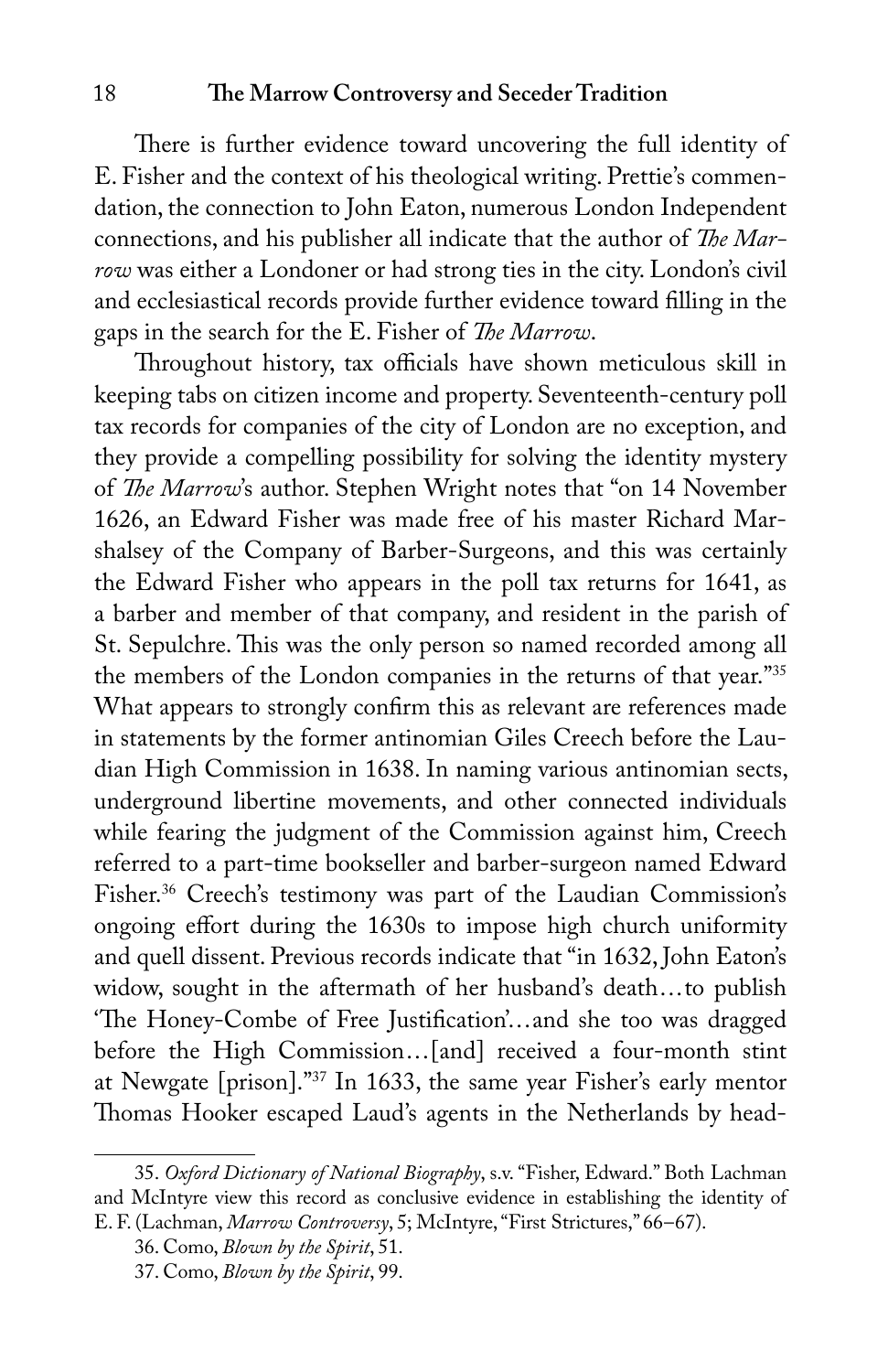ing to New England, an Edward Fisher was called to appear before the Court of the High Commission, which recorded his occupation as "barber" and manuscript dealer and charged him with failing to comply "with the Court in not giving his personal Answers to the Articles objected against him."38 He was ordered to prison until he accommodated the court's requests. These records compellingly suggest that E. F. was indeed this Edward Fisher. Fisher's further publications in the years following 1646 only help solidify the case for Edward Fisher, the London barber-surgeon, as the author of *The Marrow*.

Despite some initial criticism, it appears *The Marrow*'s popularity steadily continued. A fourth edition came to print in 1646, a fifth in 1647, and a sixth in 1648. In late 1647, Edward Fisher wrote and, with the aid of a new publisher, published a work on qualifications for participation in the Lord's Supper, which also received Caryl's imprimatur.<sup>39</sup> In the same way that he wrote *The Marrow*, Fisher wrote this new work in the form of a pastoral dialogue "betwixt a minister of the Gospel, Zacheus a worthy communicant, and Simon an unworthy communicant."40 Interestingly, Simon was a morally upright, selfrighteous church member, and Zacheus was one who had sinned visibly but who repented and rested in Christ alone for forgiveness. The lessons of the work were clearly in harmony with the heart of the teaching of *The Marrow*—the covenant of grace in Christ, the free gospel offer, proclaimed all-sufficient grace, both for justification and sanctification.

The following year Fisher published a second dialogue on the role of office bearers in examining those who sought to participate in the Lord's Supper titled *London's Gate to the Lord's Table* (1648).<sup>41</sup> For the first time, his work bore the imprimatur's commendation of Edmund Calamy, a Presbyterian Westminster divine. As a preacher to

40. E. F., *Touch-Stone for a Communicant*, 1.

41. E. F., *London's Gate to the Lord's Table* (London: Printed for John Wright at the Kings Head in the Old Bayley, 1648), 1.

<sup>38.</sup> Como, *Blown by the Spirit*, 99.

<sup>39.</sup> E. F., *A Touch-Stone for a Communicant. Serving for the True Trial of a Man's*  Fitness or Unfitness to Come to the Sacrament of the Lord's Supper... (London: Printed for John Wright at the Kings Head in the Old Bayley, 1647). It appears that from this point on, Edward Fisher chose to work with a new publisher for his new publications, though Giles Calvert would continue to republish the first part of *The Marrow of Modern Divinity.*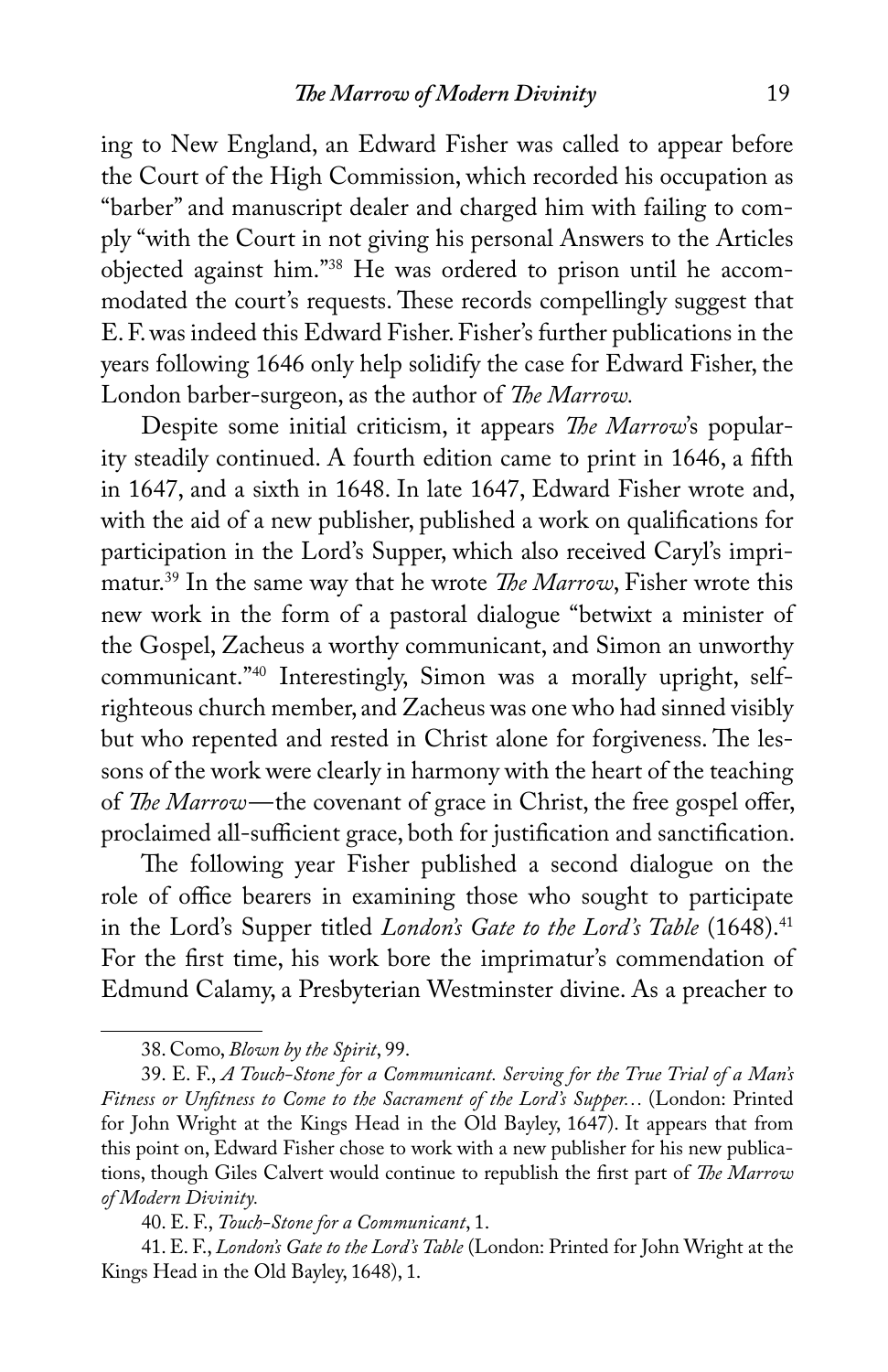the House of Commons in 1642, Calamy addressed the necessity of following a scriptural path that turned neither to Arminian moralism nor to antinomianism. While serving as a leading Presbyterian in the Westminster Assembly, Calamy engaged in pamphlet warfare with the Henry Burton who had been opposed to John Eaton's antinomian tendencies*.* Calamy-Burton tensions arose after Burton began advocating Congregationalism in Calamy's parish, leading Calamy to give orders to have Burton locked out of the church buildings.<sup>42</sup> Their debate, however, was over Independent versus Presbyterian church polity rather than legalism versus antinomianism.

Evidence from church records suggests that by this point Edward Fisher was a member of a Presbyterian congregation. The content of *London's Gate to the Lord's Table* corresponds with this. In it, Fisher proposes the "Presbyterial way in the case of examination of communicants...so that our dissenting brethren...may be moved thereby to come in amongst us."43 He also notes what appears to be a new state of church membership for himself in his dedication to Sir Henry Rolle, a chief justice and ruling elder, "chosen, in that congregation whereof you have been pleased to admit me a member."<sup>44</sup> The preface to the reader states that this E. F. is the same one who has written *A Touch-Stone for a Communicant* and who prays for "increase either of sound knowledge or sweet feeling in the mysteries of Christ...as blessed by God (I have been informed) my *Marrow of Modern Divinity* hath done to many."45

In 1648, Fisher wrote what would be published in 1649 as *The Marrow of Modern Divinity. !e Second Part. Touching the Most Plain, Pithy, and Spiritual Exposition of the Ten Commandments...in a Dialogue.*46 Commending this addition to *!e Marrow*, Joseph Caryl wrote, "The Marrow of the second bone is like that of the first, sweet and good. The Commandments of God are Marrow to the Saints as well as the promises, and they shall never taste the Marrow of the promise who

<sup>42.</sup> *Oxford Dictionary of National Biography*, s.v. "Calamy, Edmund."

<sup>43.</sup> E. F., *London's Gate to the Lord's Table*, 5.

<sup>44.</sup> E. F., *London's Gate to the Lord's Table*, 4–5.

<sup>45.</sup> E. F., *London's Gate to the Lord's Table*, 19–20.

<sup>46.</sup> E. F., *!e Marrow of Modern Divinity. !e Second Part. Touching the Most Plain, Pithy, and Spiritual Exposition of the Ten Commandments...in a Dialogue...whereunto Is Added the Di\$erence betwixt the Law and the Gospel. By E. F. Author of the First Part* (London: Printed for John Wright at the Kings Head in the Old Bayley, 1649).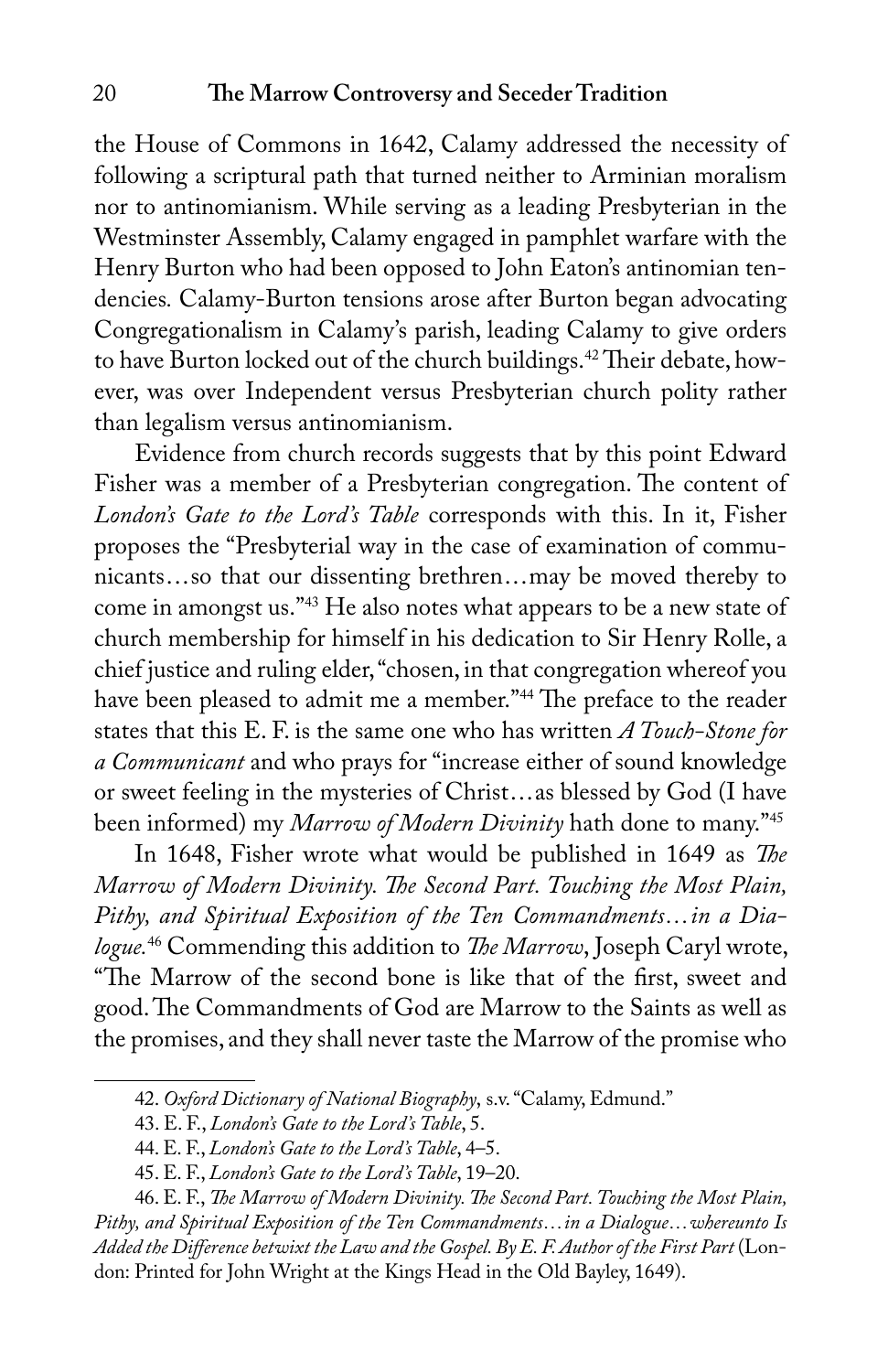distaste the Commandments."47 One of the commenders of this addition was the Independent Ralph Venning, a respected Puritan preacher and theologian who was appointed to the prominent chaplaincy of the Tower of London in 1648. He also served under the Westminster Assembly as examiner for all naval chaplains.<sup>48</sup> Other commendations of the work came from Samuel Moore and John Cradocot.<sup>49</sup> Interestingly, Moore's praise of Fisher's new publication echoed the preface of Fisher's first edition of *The Marrow*: "Reader...bless God for this Author, who hath like the Bee, painefully fetched this honey out of various flowers, and at last brought it into this hive."<sup>50</sup> Was this simply the analogy that came to Moore's mind at the moment, or did it recall a mutual respect for John Eaton's writing? And, if Fisher had become convinced of Presbyterian principles, why was it that the second part of *!e Marrow* again appeared to predominantly have the publication support of Independents?

Fisher's final work may provide some insight into this intriguing combination of strong Independent ties and support for Presbyterianism. Published in 1650, the manuscript was entitled *Faith in Five Fundamental Principles, Strongly Forti#ed against the Diabolical, Atheistical, Blasphemous Batteries of !ese Times. Serving for the Conviction of Opposers, the Satisfaction of Doubters, and the Confirmation of Believers. In a Conference Which a Godly Independent Minister and a Godly Presbyterian Minister Had with a Doubting Christian*. 51 In these last years of his life, Fisher had sought to encourage a correct path between legal-

<sup>47.</sup> E. F., *Marrow of Modern Divinity. !e Second Part*, A1. Caryl's commendation is dated September 6, 1648, and the other commendations are dated later in the same month, indicating the work must have been near completion before 1649*.* 

<sup>48.</sup> *Oxford Dictionary of National Biography*, s.v. "Venning, Ralph."

<sup>49.</sup> Samuel Moore, *An Heavenly Wonder, or, a Christian Cloath'd with Christ Purposely Penned to Comfort Christs Sin-Sick-Spouse / by Sam. Moore, Minister of the Gospel of God Sometimes at Brides in Fleetstreete, London* (London: Printed by Matthew Simmons, 1650). Samuel Moore, a London minister, published three works between 1647 and 1650, the last bearing some similarity in emphasis to John Eaton's *Honey-Combe*.

<sup>50.</sup> Moore in E. F., *Marrow of Modern Divinity. !e Second Part*, 13.

<sup>51.</sup> E. F., Faith in Five Fundamental Principles, Strongly Fortified against the Diaboli*cal, Atheistical, Blasphemous Batteries of !ese Times. Serving for the Conviction of Opposers, the Satisfaction of Doubters, and the Con#rmation of Believers. In a Conference Which a Godly Independent Minister and a Godly Presbyterian Minister Had with a Doubting Christian*  (London: Printed for John Wright at the Kings Head in the Old Bailey, 1650), 1.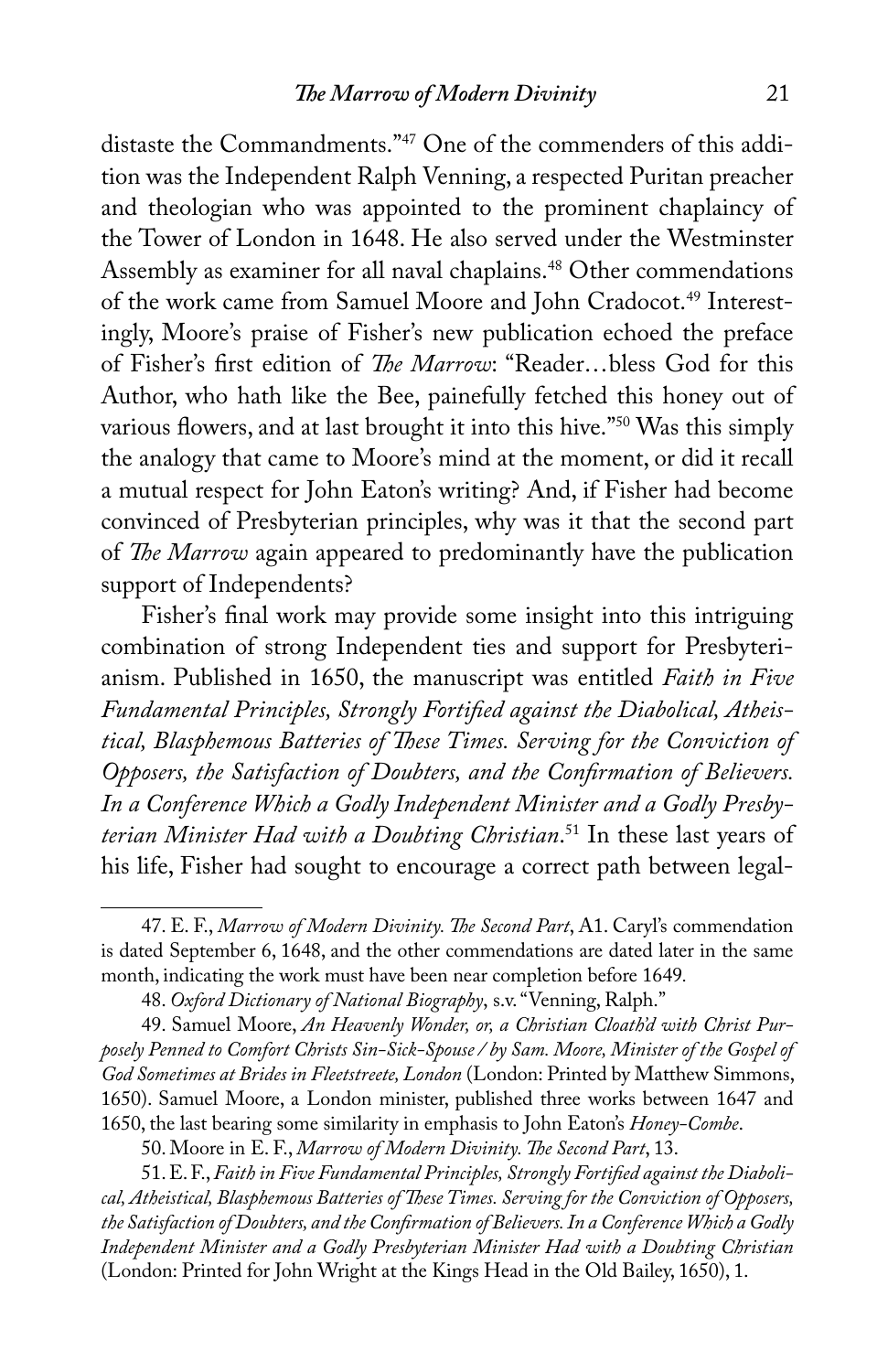#### 22 **!e Marrow Controversy and Seceder Tradition**

ism and antinomianism, seeking what he viewed as the biblical path of moderation. The publication of *The Marrow*'s second part clearly exposited and applied the law to the lives of both believers and unbelievers. Now in the midst of an intensifying Presbyterian-Independent controversy, Fisher wrote a defense of some essentials of the faith in a dialogue form with two godly counselors, "a moderate Independent Minister" and "a moderate Presbyterian Minister" and with "a tempted doubting Christian."<sup>52</sup> For one final time his pen exhibited his layman's pastoral heart, mediating spirit, and, above all, his love for the gospel of grace in Jesus Christ. That same year a London obituary noted the death of "Mr. Fisher, bookseller and barber in the Old Bailey."53

### **An Introduction to the Marrow Controversy in Scotland**

An understanding of the English origin, content, and context of *The Marrow of Modern Divinity* gives essential background to its Scottish history. However, a survey of the historical context of the Marrow controversy is also necessary to understand the views of the gospel expressed during the controversy, which would become known as Marrow theology. Before the beginning of the Marrow controversy in Scotland, there were a number of occurrences and developments that helped set the stage for it. With the reestablishment of Presbyterian polity in 1690, persecution of the Covenanters ended. The Church of Scotland firmly established the Westminster Confessions and Catechisms as its doctrinal standards, and there was a clear desire to "preserve the purity of doctrine" and to prevent "any doctrines not agreeable to our Confession of Faith and Catechisms."54 Presbyterianism and Reformed theology were once again placed in a dominant role throughout the nation, though dissension over patronage issues would remain as well as the "imposition of oaths by the government, as a qualification to sit in church courts."55

<sup>52.</sup> E. F., *Faith in Five Fundamental Principles*, A3.

<sup>53.</sup> See McIntyre, "First Strictures," 61–70.

<sup>54</sup>*. Register of the Acts and Proceedings of the General Assembly of the Church of Scotland, Held and Begun in the Year 1717...*in *Register of the General Assembly Annes 1712, 1713, 1714, 1715, and 1717* (MSS 232, Special Libraries and Archives, King's College, Aberdeen), 830.

<sup>55.</sup> John M'Kerrow, *History of the Secession Church* (Glasgow: A. Fullarton and Co., 1841), 4–5.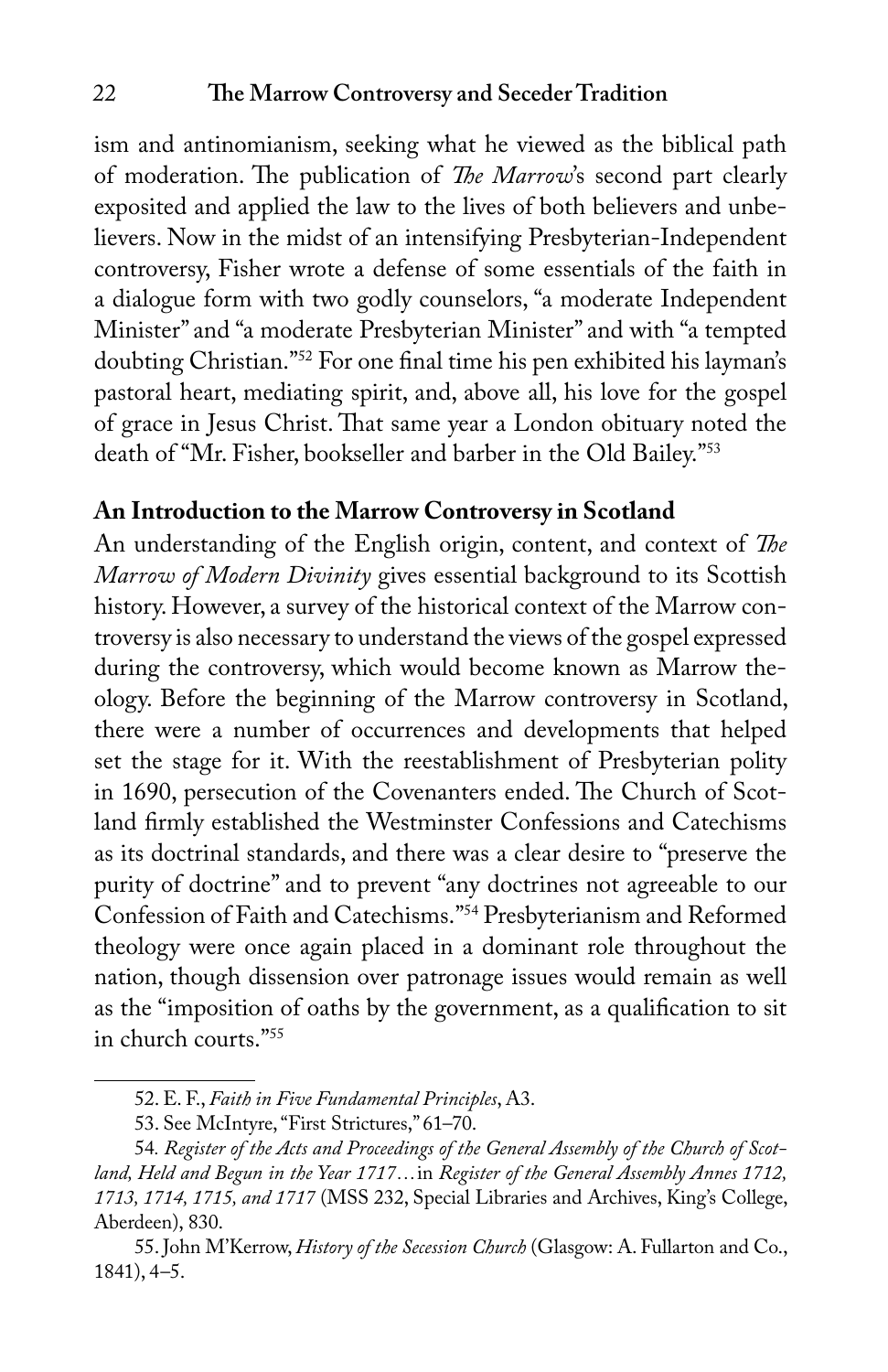It is generally agreed (as would be evidenced in the Marrow controversy) that the dominant stream of theology in the Church of Scotland, particularly in relation to the gospel offer, bore certain legalistic and hyper-Calvinistic tendencies.<sup>56</sup> William Blaikie states, "It was not... so much that the old Calvinistic creed was formally attacked, as that the doctrines of grace were discredited, and in some degree neutralised by the introduction of a spirit of legality."57 John Macleod asserts that "the hyper-Calvinistic brethren held that there is no world-wide call of Christ sent out to all sinners.... They maintained that Christ is held forth or offered as Saviour to those only whom God effectually calls.... The eye of the hearer was directed to the hidden man of the heart to the obscuring of the call to look out and away from self to Saviour."58 At the same time, in the ongoing case of John Simson (professor of divinity at Glasgow, 1708–1739), the majority of the Church of Scotland leadership tended toward leniency in dealing with inroads of Enlightenment philosophy into Reformed theology in its divinity schools.<sup>59</sup>

In terms of ecclesiastical controversy, the event immediately before and leading directly to the Marrow controversy was the action of the Presbytery of Auchterarder, including the denominational response to it. In 1716 the Presbytery of Auchterarder set out a series of propositions that ministerial candidates were required to assent to prior to the granting of license or ordination. One of these propositions was intended to guard against the preaching of the necessity of preparation

<sup>56.</sup> While there is agreement on this, there is disagreement on what actually constitutes hyper-Calvinism. Some, such as Donald Bruggink, M. C. Bell, T. F. Torrance, and J. B. Torrance, argue that hyper-Calvinism is essentially inherent in the federal theology of the Westminster Confession in its positing both predestination and limited atonement; others, such as Macleod, Lachman, McGowan, Philip, and Ryken, see hyper-Calvinism as a distortion of federal theology, which particularly impacts the preaching of the gospel so that "a therapeutic type of preaching doles out the Gospel to those only who are alive to their ruined plight.... With this restricted presentation of Christ as Saviour, the sinner has no end of questionings as to whether or not he is so truly convinced of his sin as to have a warrant to stretch out his hand to take off the Gospel table the Bread of Life as his own" ( John Macleod, *Scottish !eology* [Edinburgh: Banner of Truth, 1974], 142).

<sup>57.</sup> William Garden Blaikie, *!e Preachers of Scotland—From the Sixth to the Nineteenth Century* (Edinburgh: T & T Clark, 1888), 189.

<sup>58.</sup> Macleod, *Scottish !eology*, 143.

<sup>59.</sup> J. H. S. Burleigh, *A Church History of Scotland* (London: Oxford University Press, 1960), 287–91.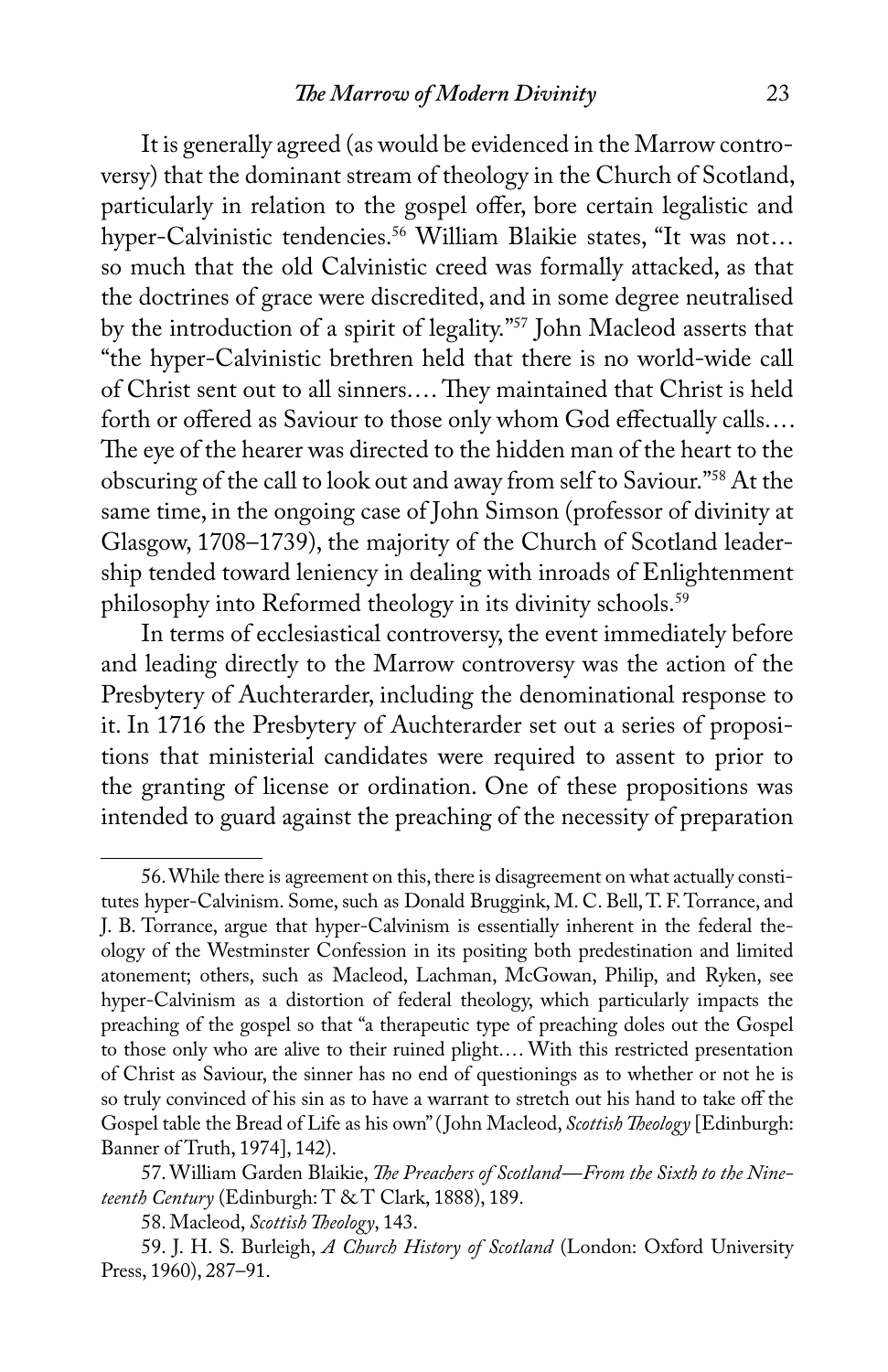#### 24 **!e Marrow Controversy and Seceder Tradition**

for grace. The candidate was to agree that "I believe it is not sound and orthodox to teach that we must forsake sin in order to our coming to Christ, and instating us in Covenant to God."60 One student, William Craig, was rejected by the Presbytery for his refusal to assent to this proposition. He appealed to the General Assembly, which ruled in his favor. The Assembly of 1717 rejected the legitimacy of subscriptions to any formula "but such as is or shall be agreed to and approven by the Assemblies of this Church."<sup>61</sup> They continued by declaring their "abhorrence of the foresaid proposition, as unsound and most detestable," arguing it would lead to spiritual sloth and unholiness, and they requested a commission to further investigate and report back to the following Assembly.62 While in its report to the 1718 Assembly the commission found that the Presbytery was sound and orthodox in its meaning, it found that "they had expressed it in words very unwarrantable and exceptionable," and the Presbytery was admonished not to use them again.<sup>63</sup> This event set the stage for the Marrow controversy.

#### **A Chronology of the Marrow Controversy**

The Marrow controversy began in 1718 when *The Marrow of Modern Divinity*, the work of popular divinity written in England by Edward Fisher during or prior to 1645,<sup>64</sup> was republished in Scotland, with a recommendatory preface by a Church of Scotland minister, James Hog of Carnock in Fife.<sup>65</sup> Hog read *The Marrow* at the recommendation of Thomas Boston, who came across the work during a pastoral visit and read it with profit "by the latter end of the year

64. E[dward] F[isher], *Marrow of Modern Divinity* (1645), 1.

<sup>60.</sup> *Register of the Acts and Proceedings of the General Assembly of the Church of Scotland...1717*, 839–40.

<sup>61</sup>*. Register of the Acts and Proceedings of the General Assembly of the Church of Scotland*...*1717*, 840.

<sup>62</sup>*. Register of the Acts and Proceedings of the General Assembly of the Church of Scotland*...*1717*, 840.

<sup>63.</sup> *Register of the Acts and Proceedings of the General Assembly of the Church of Scotland. Held and Begun in the Year 1718...*in *Register of the General Assembly of the Church of Scotland Annes 1718, 19, 20, & 1721* (MSS 233, Special Libraries and Archives, King's College, Aberdeen), 154.

<sup>65.</sup> E[dward] F[isher], *!e Marrow of Modern Divinity*, *with a Recommendatory Preface by James Hog,* 9th ed., corrected (Edinburgh: John Mosman and William Brown, 1718).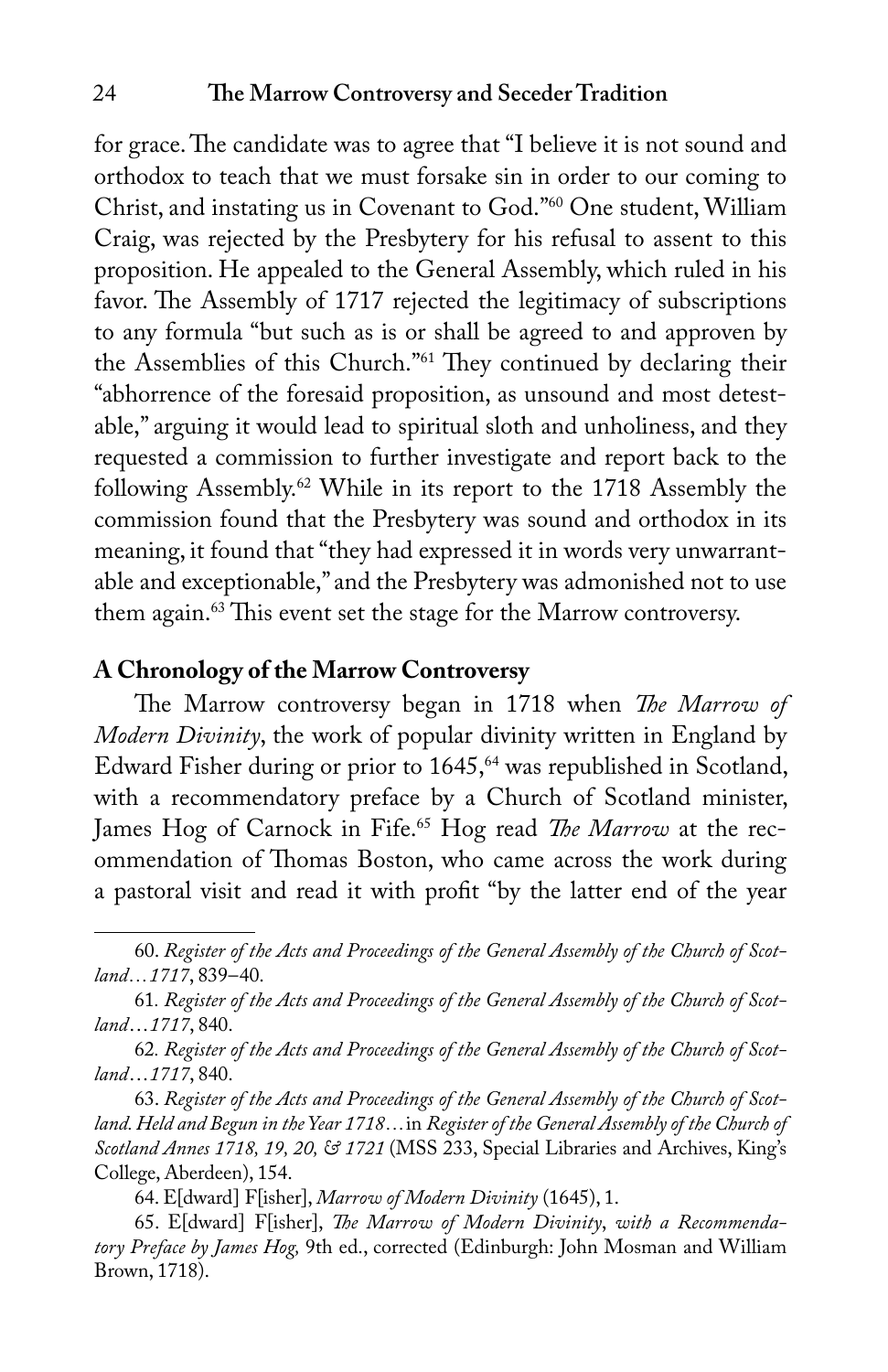1700" in his parish at Simprin.<sup>66</sup> Boston had struggled with his personal understanding of the gospel due to the influences of legalism and hyper-Calvinism and, as a result, had also wrestled with these issues in regard to gospel proclamation.67 In his *Memoirs*, Boston describes the direct link between the 1717 Assembly decision on Auchterarder and the republication of *The Marrow of Modern Divinity*:

Here, namely, in the condemnation of that proposition, was the beginning of the torrent, that for several years after ran, in the public actings of this church, against the doctrine of grace, under the name of Antinomianism; and is unto this day overflowing. Meanwhile, at the same sitting in the assembly house, and conversing with Mr. John Drummond, minister of Crief, one of the brethren of that presbytery above mentioned, I happened to give him my sense of the gospeloffer; Isa. lv. 1; Matt. xi. 28, with the reason thereof; and withal to tell him of the Marrow of Modern Divinity. Hereupon he, having inquired in the shops for the said book, at length got it; and from him Mr. James Webster getting it, was taken therewith; and afterward, Mr. Drummond himself being hardly allowed time to read it through, it came into the hands of Mr. James Hog, minister of Carnock; and in end was reprinted in the year 1718, with a preface by the said Mr. Hog, dated at Carnock, Dec. 3, 1717.68

Immediately after publication, controversy about the book ensued, with Hog defending *The Marrow* against rumors and attacks. This in turn quickly developed into pamphlet warfare, primarily between Hog and Principal James Hadow of St. Andrews College in Fife. Hadow's opposition to *The Marrow* and Hog's defense of it led to the former preaching a sermon against it at the opening of the Synod of Fife on

<sup>66.</sup> Thomas Boston, *Memoirs of Mr. Thomas Boston...*in *The Complete Works of the Late Reverend !omas Boston*, ed. Samuel M'Millan (London: William Tegg and Co., 1853), 7:154–56.

<sup>67.</sup> See Boston, *Memoirs*, 94–95.

<sup>68.</sup> Boston, *Memoirs*, 291–92. It is interesting to note that according to the attendance roll a number of the leading figures involved in the Marrow controversy were present at the General Assembly of 1717 decision on Auchterarder. These included the following: James Hog, minister of Carnock; Thomas Boston, minister of Ettrick; James Hadow, principal of St. Andrews College; and Thomas Blackwell, professor of divinity at Marischal College, Aberdeen (*Register of the Acts and Proceedings of the General Assembly of the Church of Scotland...1717*, 657–62).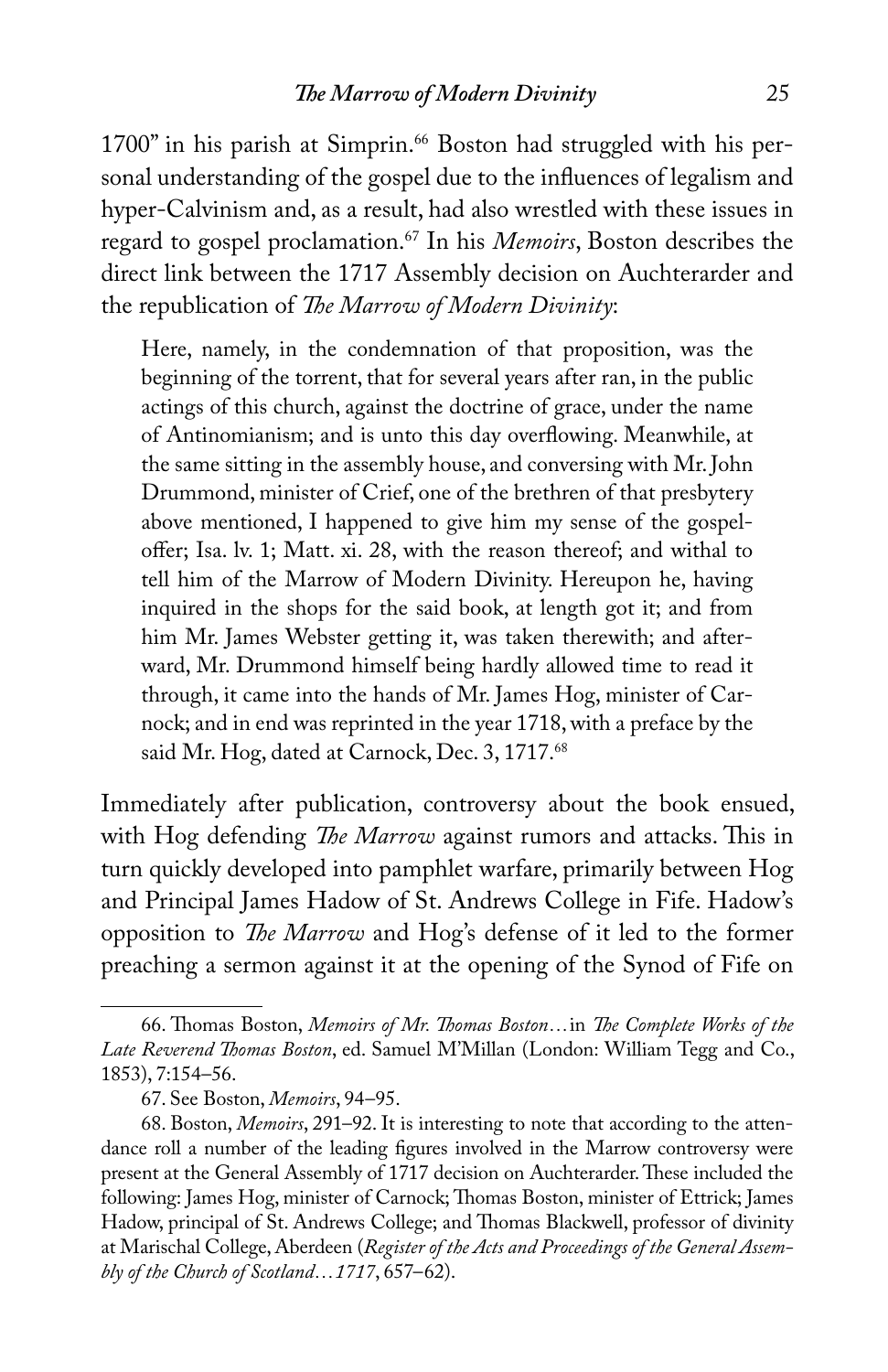April 7, 1719.<sup>69</sup> A formal complaint was brought against *The Marrow of Modern Divinity* to the General Assembly that same year. The Assembly consequently gave the standing Commission for Purity of Doctrine the task of examining the matter.70

The Commission for Purity of Doctrine's report the following year was not favorable for the cause of *The Marrow of Modern Divinity*. The 1720 General Assembly, seeing the developing Marrow controversy as a substantial issue, delayed official discussion and decision making on it until late in the Assembly meetings to allow members time to read excerpted statements from and doctrinal complaints against the work as well as allowing the Committee for Overtures time to investigate further.71 Following the charges made by Hadow and the committees, the resulting Act of Assembly stated that the theological expressions in *The Marrow* were "exceptionable" and "exceedingly harsh and offensive."72 In its act, the Assembly did "strictly prohibit and discharge" all ministers "either by preaching, writing, or printing to recommend the said book, or, in discourse, to say anything in favour of it; but, on the contrary they are hereby enjoined and required to warn and exhort their people, in whose hands the said book is, or may come, not to read or use the same."73

The Act of the 1720 Assembly drew national attention to this previously obscure book, serving to stimulate the promoters and supporters of *The Marrow* in their attempt to rectify the wrong done to the "truth of the gospel, the doctrine of free grace."74 Acting without success at the presbytery level, they drafted a complaint, their *Repre-*

<sup>69.</sup> Boston, *Memoirs*, 317. See also James Hadow, *!e Record of God and Duty of Faith !erein Required* (Edinburgh: John Mosman and Company for John Paton, 1719).

<sup>70</sup>*. Register of the Acts and Proceedings of the General Assembly of the Church of Scotland. Held and Begun in the* Y*ear 1719...*in *Register of the General Assembly of the Church of Scotland Annes 1718, 19, 20, & 1721* (MSS 233, Special Libraries and Archives, King's College, Aberdeen), 177–342.

<sup>71</sup>*. Register of the Acts and Proceedings of the General Assembly of the Church of Scotland. Held and Begun in the Year 1720...*in *Register of the General Assembly of the Church of Scotland Annes 1718, 19, 20, & 1721* (MSS 233, Special Libraries and Archives, King's College, Aberdeen), 404–5, 407, 422, 427.

<sup>72</sup>*. Register of the Acts and Proceedings of the General Assembly of the Church of Scotland...1720*, 432.

<sup>73</sup>*. Register of the Acts and Proceedings of the General Assembly of the Church of Scotland...1720*, 32–33.

<sup>74.</sup> Boston, *Memoirs*, 319.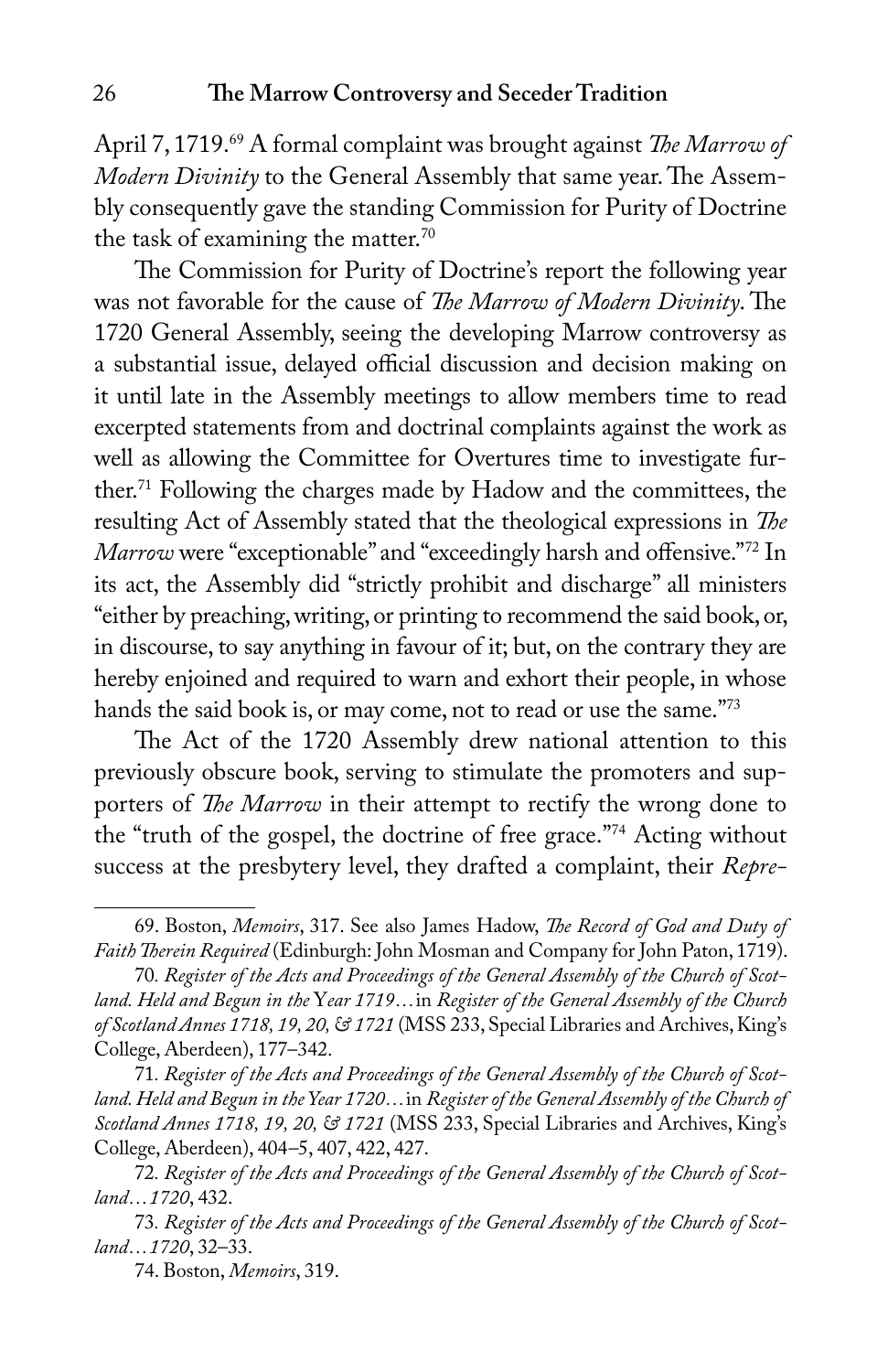sentation and Petition, to the 1721 Assembly.<sup>75</sup> In it they argued that the condemnation of *The Marrow* was a condemnation of gospel truth. After answering the charges of the Assembly against the work, the petitioners requested that

the very reverend assembly, seriously and impartially to consider the premises, with the great weight and importance of this affair, in which the Honour of our common Master and Message, the Salvation of our Souls, our Confession of Faith and Catechisms, the Covenants National and Solemn League, and the Remains of the Peace of this Church are so much concerned: and laying aside all Considerations of another Kind, to repeal the 5th Act of the late Assembly.... And to provide such Remedy, as may remove the Offence, arising from the two above specific clauses, in the 8th Act of the said Assembly, entitled, Act for Preaching Catechetical Doctrine, with Directions Therein: Which will afford Matter of Thanksgiving unto God, in behalf of the Truth, and of your Selves, to many who love the Truth and Peace.<sup>76</sup>

The 1721 Assembly referred the complaint to a commission to be reported on and dealt with at the 1722 Assembly.<sup>77</sup> The Assembly of 1722 confirmed the decision of the 1720 Assembly, including in its act a more extensive summary and refutation of doctrine found in *The Marrow of Modern Divinity*. This was undoubtedly in response not only to the *Representation and Petition* but also to the continuing determined defense of *The Marrow* and its doctrine in discussions, sermons, tracts, and pamphlets.<sup>78</sup> The Assembly also acted to rebuke and admonish the Representers, but it stopped short of requiring subscription to the Assembly's decision in order to try to preserve the church from

<sup>75</sup>**.** *!e Representation and Petition of Several Ministers of the Gospel to the General Assembly Met at Edinburgh May 1721 with the 5th Act of Assembly May 1720 to Which It Relates* (Edinburgh, 1721).

<sup>76</sup>*. Representation and Petition*, 42.

<sup>77</sup>*. Register of the Acts and Proceedings of the General Assembly of the Church of Scotland. Held and Begun in the Year 1721...*in *Register of the General Assembly of the Church of Scotland Annes 1718, 19, 20, & 1721* (MSS 233, Special Libraries and Archives, King's College, Aberdeen), 587–88.

<sup>78.</sup> *Register of the Acts and Proceedings of the General Assembly of the Church of Scotland. Held and Begun in the Year 1722...*in *Register of the General Assembly of the Church of Scotland Annes 1722, 23, 24, & 1725* (MSS 233, Special Libraries and Archives, King's College, Aberdeen), 149–80.